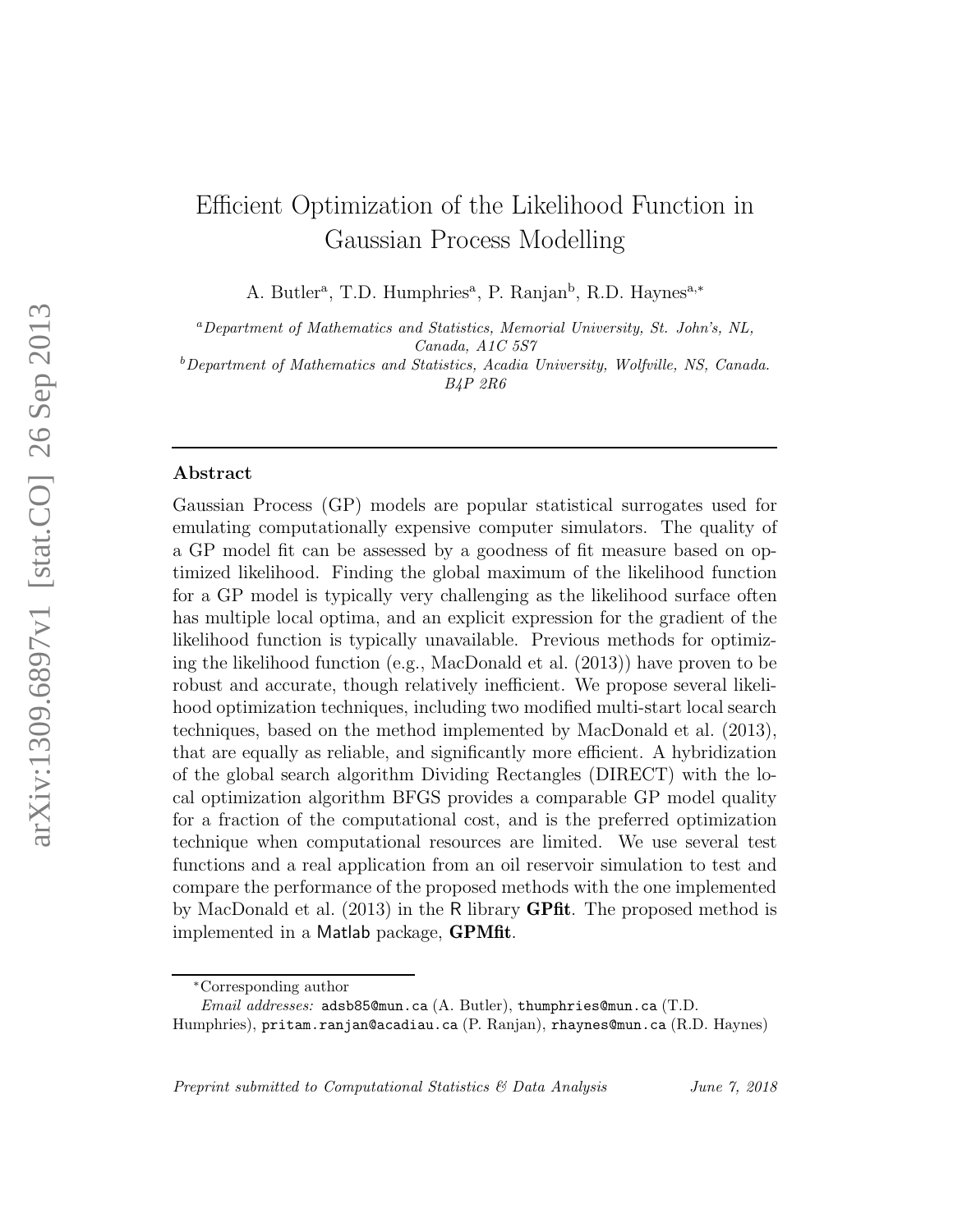Keywords: BFGS, clustering, computer simulators, Dividing Rectangles, Implicit Filtering, ill-conditioning, nugget.

# 1. Introduction

Computer simulators are useful tools for modelling complex real world systems that are either impractical, expensive, or time consuming to physically observe. For example, the energy generated by the tides of large ocean basins (Greenberg, 1979), the estimation of the magnetic field generated near the Milky Way (Short et al., 2007), and the analysis of the flow of oil in a reservoir (Aziz and Settari, 1979) – the latter of which motivated this research – can be achieved through the use of computer simulators. That being said, realistic computer simulators can be computationally expensive to run, and as a result are often emulated using statistical models, such as Gaussian Process (GP) models (Sacks et al., 1989).

The maximum likelihood approach for fitting a GP model to deterministic simulator output requires the minimization of the negative log-likelihood, or deviance  $(-2\log(L))$ . Rasmussen and Williams (2006) proposed the use of either a randomized multi-start conjugate gradient method or Newton's method for this problem. Explicit information about the gradient of deviance, however, cannot easily be obtained, and the deviance surface often has multiple local optima, making the optimization problem challenging (MacDonald et al., 2013). Derivative-free optimization techniques, such as the genetic algorithm used by Ranjan et al. (2011), or the differential evolution algorithm used by Petelin et al. (2011), are robust, but can be computationally inefficient. Gradient approximation methods, such as the Broyden-Fletcher-Goldfarb-Shanno method (BFGS) (Broyden, 1970; Fletcher, 1970; Goldfarb, 1970; Shanno, 1970), are generally faster, but have the potential to converge only locally if poorly initialized. MacDonald et al. (2013) proposed a clustering-based multi-start BFGS algorithm, which allows for a more global search to be performed. Nonetheless, this method demands several executions of BFGS, which is also computationally expensive.

In this paper we investigate several optimization techniques in order to improve the efficiency of the likelihood optimization process. Each technique is a combination of the global and local search components. We propose using the Dividing Rectangles algorithm (DIRECT) (Finkel, 2003) as an alternative to the clustering-based approach for choosing the starting point(s) of BFGS.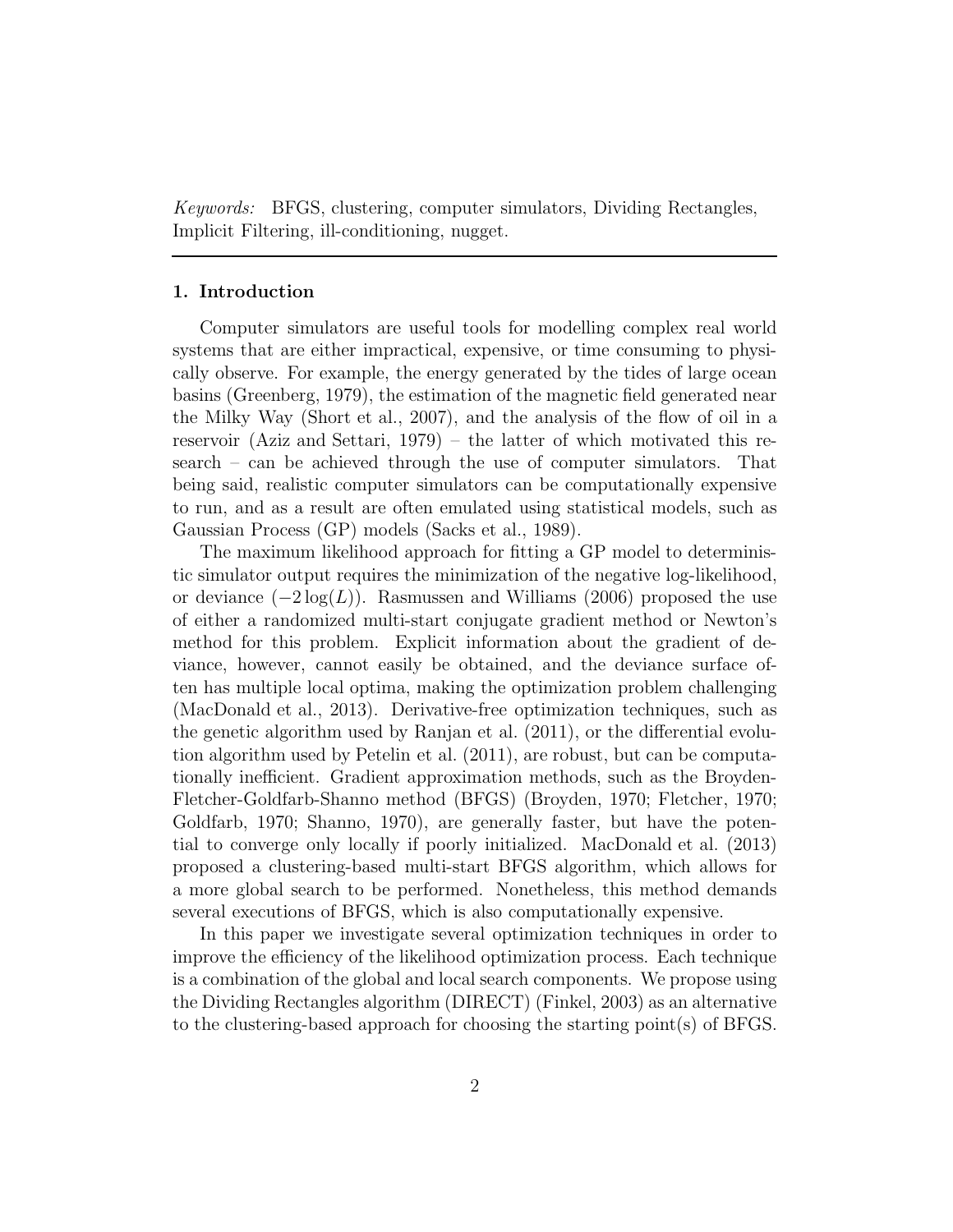In terms of the local search, we compare the efficiency of BFGS with Implicit Filtering (IF), a sophisticated pattern search algorithm developed by Kelley (2011) for multimodal noisy functions. We use several test functions and a real application from an oil reservoir simulation to compare the performance of different optimization techniques; measured by the prediction accuracy (optimized deviance and root mean squared prediction error) and number of deviance function evaluations (FEs) required to optimize the deviance. After an extensive case study we find that a hybrid approach of DIRECT-BFGS is the most efficient optimization technique for fitting such GP models.

The remainder of the paper is outlined as follows. Section 2 describes the GP model and the main components of the newly developed Matlab package GPMfit. In Section 3 we briefly outline the optimization techniques used for the deviance minimization. Section 4 provides the results and analysis for several test functions, followed by a real world example in Section 5 where the GP model is fit to an oil reservoir simulator using our proposed method. Concluding remarks are provided in Section 6.

#### 2. The Gaussian Process Model

The GP model requires as input a set of design points,  $x_i = (x_{i1}, ..., x_{id})'$ , and the corresponding simulator outputs,  $y_i = y(x_i)$ , where  $i = 1, ..., n$ , and  $n$  is the number of user supplied design points. Here, the prime,  $\prime$ , denotes the transpose of vectors and matrices. We assume that the simulator provides a scalar valued output,  $y_i$ , for each design point  $x_i$ , and we denote  $Y = (y_1, ..., y_n)'$  as the  $n \times 1$  vector of simulator outputs. The simulator output is modelled as

$$
y_i = \mu + z(x_i),
$$

where  $\mu$  is the overall mean, and  $z(x_i)$  is a GP with  $E[z(x_i)] = 0$ ,  $Var[z(x_i)] =$  $\sigma^2$ , and  $Cov[(z(x_i), z(x_j)] = \sigma^2 R_{ij}$ .

The  $n \times n$  spatial correlation matrix R defines the degree of dependency between design points, based on their observed simulator value. Following MacDonald et al.  $(2013)$ , we use the Gaussian correlation matrix, R; a special case of the power exponential correlation family defined as

$$
R_{ij} = \prod_{k=1}^{d} \exp\{-10^{\beta_k} |x_{ik} - x_{jk}|^{p_k}\} \text{ for all } i, j.
$$
 (1)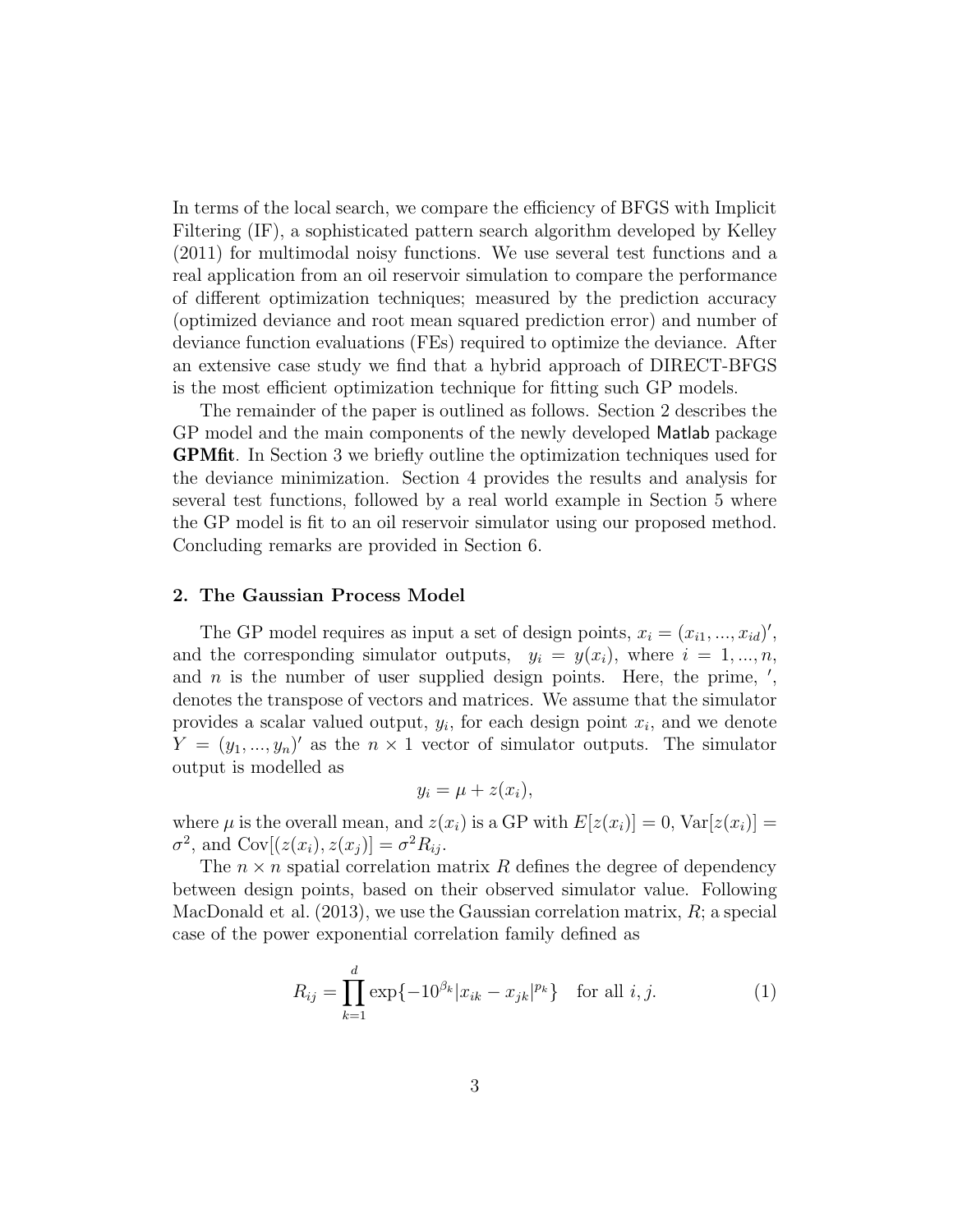Here  $p_k = 2$  is the smoothness parameter, and  $\beta = (\beta_1, ..., \beta_d)$  is a  $1 \times d$ vector of correlation hyper-parameters which measures the sensitivity of the response to the spatial distribution of  $|x_{ik} - x_{jk}|^2$  for all  $i, j \in \{1, ..., n\}$  and  $k \in \{1, ..., d\}$  (Loeppky et al., 2009).

The formulation of correlation function in Equation (1) is slightly different than the popular form of Gaussian correlation, which replaces  $10^{\beta_k}$  with  $\theta_k$ (e.g., in Ranjan et al. (2011)). MacDonald et al. (2013) demonstrate that the deviance surface with  $\beta$ -parametrization shown in Equation (1) is much easier to optimize as compared to the commonly used  $\theta$ -parametrization.

Sacks et al. (1989) show that the best linear unbiased predictor (BLUP) at a given  $x^*$  in the input space (typically normalized to  $[0, 1]^d$ ) is

$$
\hat{y}(x^*) = \hat{\mu} + r'R^{-1}(Y - \mathbf{1}_n\hat{\mu})
$$

$$
= \left[\frac{(1 - r'R^{-1}\mathbf{1}_n)}{\mathbf{1}_n'R^{-1}\mathbf{1}_n}\mathbf{1}_n' + r'\right]R^{-1}Y
$$

$$
\equiv C'Y,
$$

where  $r = [r_1(x^*), ..., r_n(x^*)]$ , and  $r_i(x^*) = \text{corr}[z(x^*), z(x_i)]$  is the correlation between  $z(x^*)$  and  $z(x_i)$ . The GP model also returns the associated uncertainty estimate,  $s^2(x^*)$ , as measured by the mean squared error (MSE),

$$
s^{2}(x^{*}) = E[(\hat{y}(x^{*}) - y(x^{*}))^{2}] = \hat{\sigma}^{2}(1 - 2C'r + C'RC).
$$
 (2)

The model fitting process requires the estimation of  $\mu$ ,  $\sigma^2$  and  $\beta$ . The closed form estimators of the mean and variance are given by

$$
\hat{\mu}(\beta) = (\mathbf{1}_{n}^{\prime} R^{-1} \mathbf{1}_{n})^{-1} (\mathbf{1}_{n}^{\prime} R^{-1} Y)
$$

and

$$
\hat{\sigma}^2(\beta) = \frac{(Y - \mathbf{1}_n \hat{\mu}(\beta))' R^{-1} (Y - \mathbf{1}_n \hat{\mu}(\beta))}{n},
$$

respectively, and are used to obtain the profiled negative log-likelihood or deviance (ignoring the unimportant terms like  $log(\sqrt{2\pi})$  and  $log(n)$ ):

$$
\mathcal{L}_{\beta} = \log (|R|) + n \log [(Y - \mathbf{1}_{n}\hat{\mu}(\beta))' R^{-1}(Y - \mathbf{1}_{n}\hat{\mu}(\beta))],
$$
 (3)

where  $\mathbf{1}_n$  is an  $n \times 1$  vector of all ones. The most difficult part of fitting the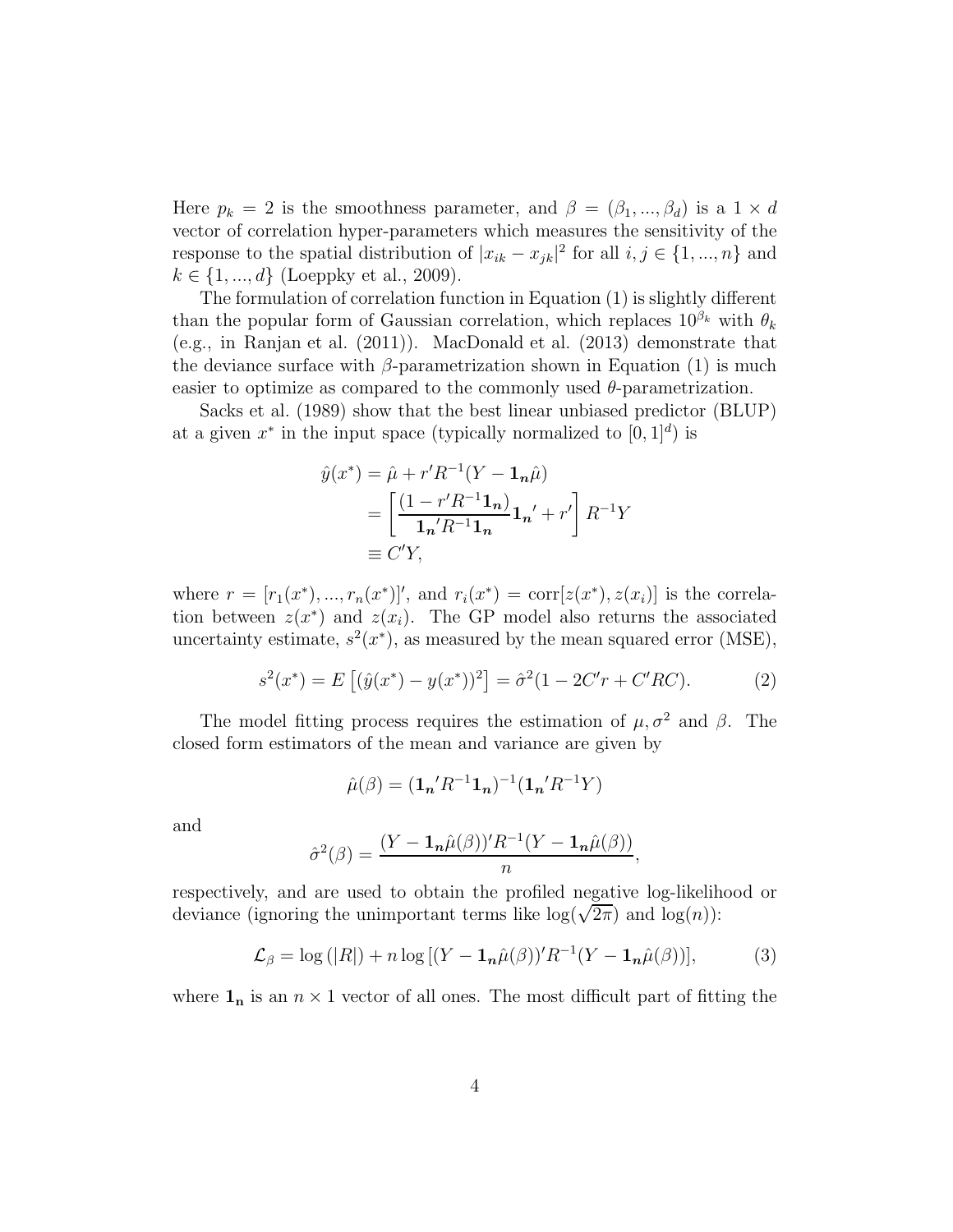GP model is to find

$$
\beta^* = \arg \min_{\beta \in \mathbb{R}^d} (\mathcal{L}_{\beta}).
$$

Equation (3) shows that evaluating  $\mathcal{L}_{\beta}$  requires computing both the action of the inverse,  $R^{-1}$ , and determinant, |R|, of the correlation matrix. If any pair of design points are sufficiently close to one another, the matrix  $R$  can become near-singular, resulting in unstable computation of  $R^{-1}$  and |R|. This can lead to an unreliable model fit.

To overcome this instability, we follow a popular technique developed by Sacks et al. (1989), Neal (1997), and Booker et al. (1998), which adds a small "nugget" parameter,  $\delta$ , to the model fitting procedure. The inclusion of  $\delta$ smoothes the model predictions, and consequently the GP model fit will no longer exactly interpolate the design points (O'Hagan and Kingman, 1978; Wahba, 1978). To avoid over-smoothing, Ranjan et al. (2011) introduce a lower bound on the nugget parameter,

$$
\delta_{lb} = \max \left\{ \frac{\lambda_n(\kappa(R) - e^a)}{\kappa(R)(e^a - 1)}, 0 \right\},\,
$$

where  $\kappa(R) = \lambda_n/\lambda_1$  is the 2-norm condition number and  $\lambda_1 \leq \lambda_2 \leq ... \leq \lambda_n$ are the eigenvalues of R. That is, R is simply replaced by  $R_{\delta} = R + \delta_{lb}I$  in (3). The over-smoothness can further be reduced by using the iterative regularization technique proposed by Ranjan et al. (2011). In our simulations, we scale the input-space domain to  $[0, 1]^d$ , and the design points are generated via a space-filling maximin Latin hypercube design (LHD). The desired threshold for  $\kappa(R)$  is  $e^a$ , where  $a = 25$  is recommended for a space-filling LHD (McKay et al., 1979). Under this configuration,  $\delta_{lb}$  values remain relatively small, if not zero, and therefore the iterative approach is not needed.

Although there are several choices for the correlation function, we focus on the Gaussian correlation, with  $p_k = 2$ , because of its smoothness property and popularity in other areas such as machine learning (radial basis kernels) and geostatistics (kriging). In practice, however, we can increase the stability of inverse and determinant computation by slightly lowering the smoothness parameter,  $p_k$ , of Equation (1), such that  $p_k \lessapprox 2$  (e.g.,  $p_k = 1.99$ ). By setting  $p_k = 1.99$ , the smoothness is not affected significantly and the occurrence of near-singularity is substantially reduced; though not completely resolved as instability may still occur if the design points are extremely close to each other in input space. In this paper, we used  $p_k = 2$  with  $\delta_{lb}$  as given above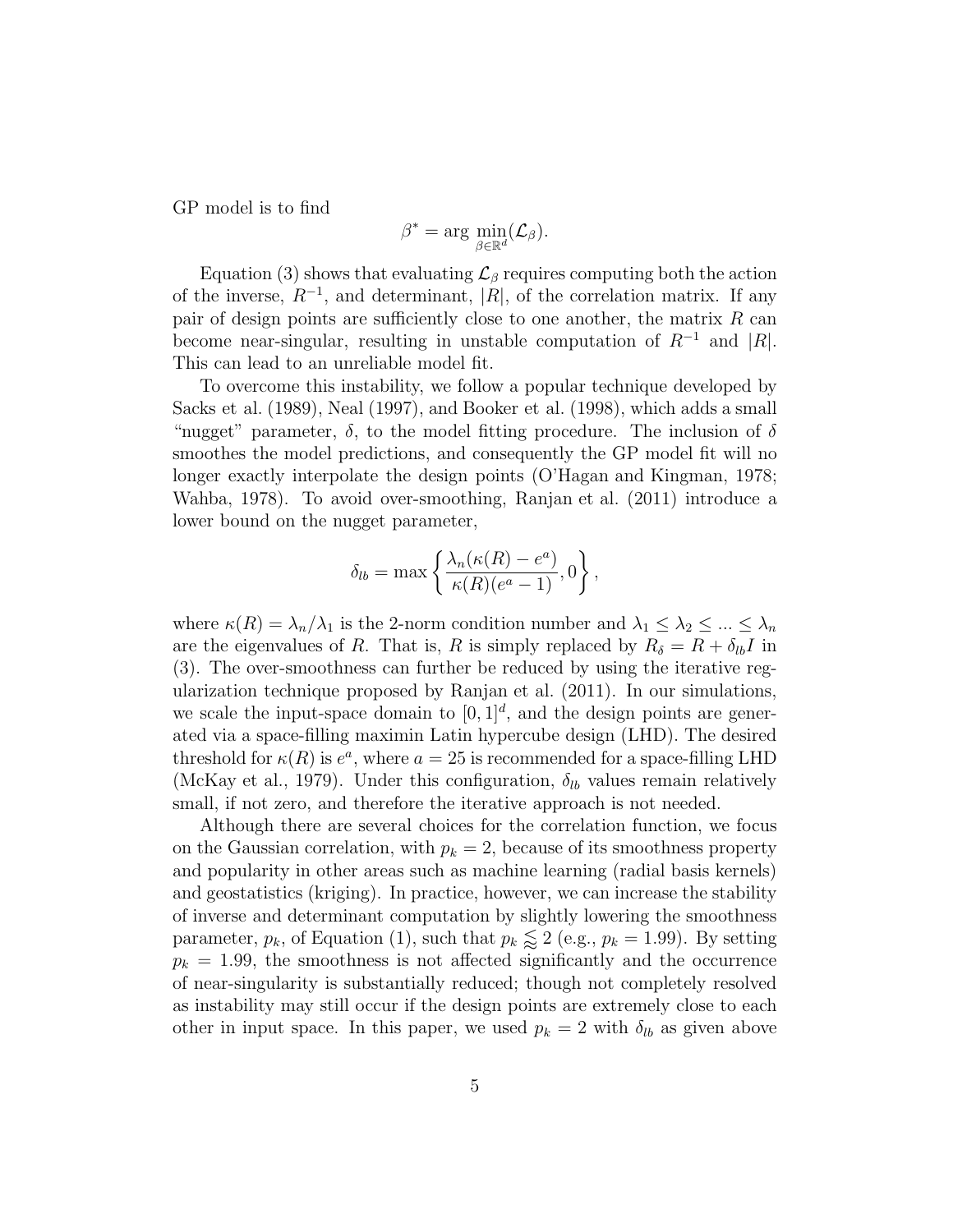for all simulated examples in Section 4, and  $p_k = 1.99$  with the same formula for  $\delta_{lb}$  in the oil reservoir application in Section 5.

## 3. Optimization Methodology

Our objective function,  $\mathcal{L}_{\beta}$ , has a complicated dependency on  $\beta$ , namely in the form of the mean estimator,  $\hat{\mu}(\beta)$ , the correlation matrix, R, and the nugget parameter,  $\delta$ . Thus, it is difficult to extract an explicit gradient,  $\nabla \mathcal{L}_{\beta}$ , and the optimization methods that require the user to provide an expression for  $\nabla \mathcal{L}_{\beta}$  are not applicable here. We can, however, compute numerical approximations to  $\nabla \mathcal{L}_{\beta}$ , which is implicitly performed in both BFGS and IF algorithms. That said,  $\mathcal{L}_{\beta}$  may contain several local optima and flat regions (see Figure 1). Thus, a strictly descent-based optimization approach may not be desirable.



Figure 1: 1-D plot of  $\mathcal{L}_{\beta}$  surface for the 1-D Hump function and a given set of design points. The Hump function is described in Appendix A.

In this section, we first present a brief description of the local optimization algorithms used herein, namely BFGS and IF. In Sections 3.2 and 3.3 we describe the global optimization techniques, namely multi-start clustering and DIRECT. We conclude with a brief discussion on the bound constraints imposed on the  $\beta$  search space.

# 3.1. BFGS and Implicit Filtering

The BFGS algorithm is a quasi-Newton optimization technique that uses a rank-two Hessian update formula to locate an optimal  $\beta$  (Coleman et al.,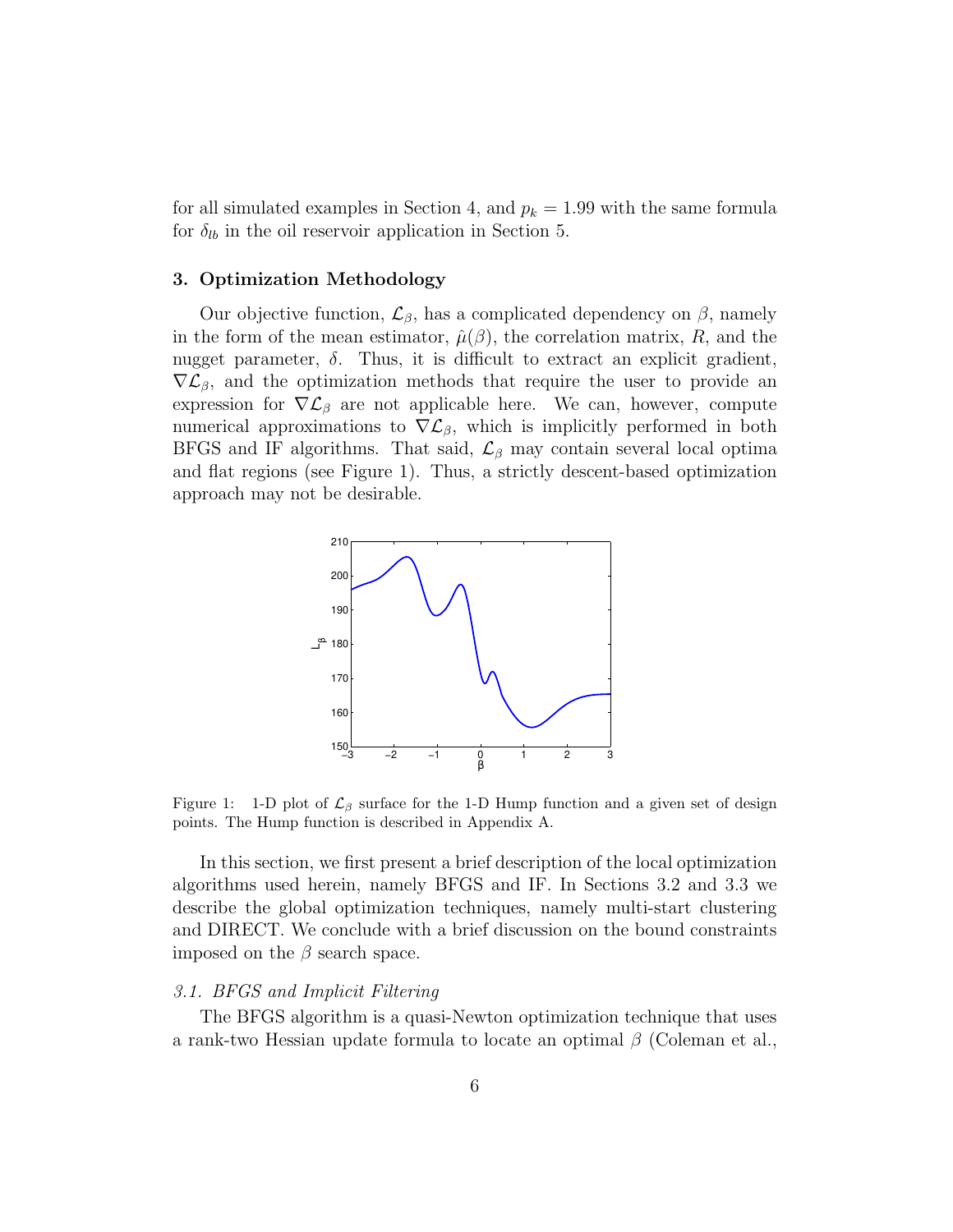1999). At iteration k, the algorithm obtains a descent direction,  $q^{(k)}$ , by approximating the Hessian matrix,  $H^{(k)}$ , and the gradient,  $\nabla \mathcal{L}_{\beta}^{(k)}$ , at a current point,  $\beta^{(k)}$ , and solving

$$
H^{(k)} q^{(k)} = -\nabla \mathcal{L}_\beta^{(k)} \cdot \beta^{(k)} \quad \text{for} \quad k=0,1,\ldots \quad .
$$

A line search procedure then determines a suitable step-size,  $\alpha^{(k)}$ , along  $q^{(k)}$ , in order to obtain an updated solution,  $\beta^{(k+1)}$ , given by

$$
\beta^{(k+1)} = \beta^{(k)} + \alpha^{(k)} q^{(k)}.
$$

We use Matlab's built-in unconstrained optimization routine fminunc for an implementation of BFGS. We have chosen to use the medium-scale implementation of fminunc, where the user must supply an initial value,  $\beta^{(0)}$ .

Implicit Filtering (IF) is a sophisticated, deterministic pattern search algorithm designed by Kelley (2011) for bound constrained optimization. Specifically, IF is a local optimization algorithm that hybridizes a general pattern search algorithm with a BFGS derivative-approximation algorithm. The pattern search is arranged on a stencil, which, given an incumbent solution  $\beta^{(k)}$ , will evaluate  $\mathcal{L}_{\beta}$  at  $\beta^{(k)} \pm hv_j$ , in all coordinate directions  $j = \{1, ..., d\}.$ Here,  $v_j = (L_j - U_j)e_j$ , where  $L_j$  and  $U_j$  represent the components of the lower and upper bounds of the search space, respectively, and  $e_j$  is the unit coordinate vector. The scale,  $h$ , varies as the optimization progresses, according to the sequence  $h = \{2^{-m}\}_{m=1}^7$ , where m increases by 1 each time the current stencil fails to find a more optimal position than the incumbent point. As the pattern search progresses, IF constructs a linear least squares interpolant from previously sampled points. After each pattern search phase, the linear interpolant surface is optimized locally using the BFGS algorithm. This process repeats until an optimal  $\beta$ -parameter is located. The idea is that the pattern search phase, with a suitable step-size, could step over local minima, while the quasi-Newton phase of IF will establish efficient convergence in regions near the global optimum.

The BFGS algorithm, fminunc, does not require user specified bound constraints and works efficiently for smooth objective functions. With appropriate Hessian and gradient approximations and an efficient line search, the BFGS algorithm converges superlinearly to a locally optimal  $\beta$ -parameter (Griva et al., 2009) near the initial solution  $\beta^{(0)}$ . Conversely, IF does require user specified bound constraints and is designed for functions that are noisy,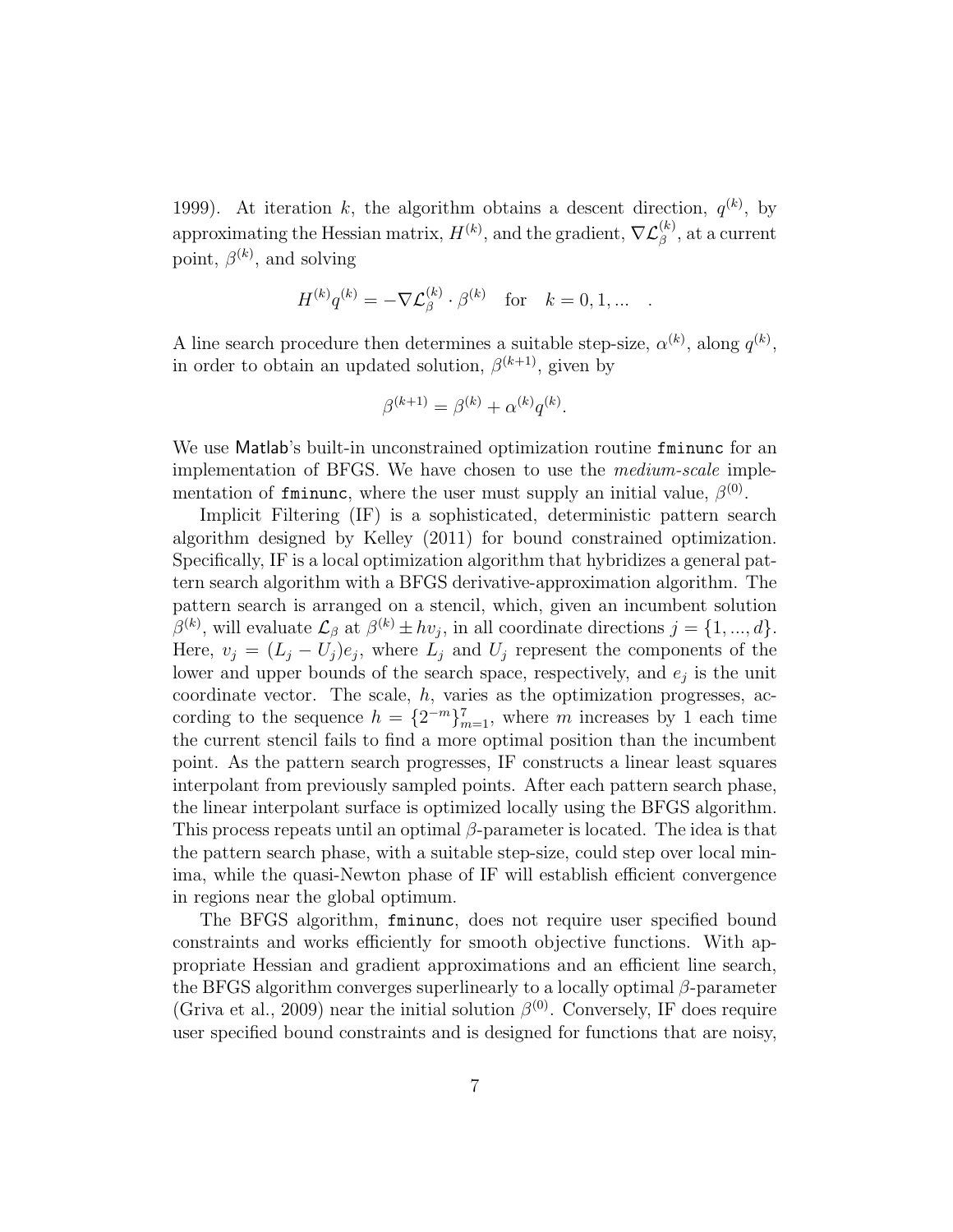with many local optima. The convergence of IF is somewhat slower than superlinear, or equivalently, BFGS (Kelley, 2011); however, IF is, in principle, more likely to find the global optimum within the bound constraints, due to its pattern search component. The quasi-Newton phase of both algorithms requires computation and storage of an approximate Hessian matrix and solving the resulting system of equations in order to obtain a suitable descent direction, which is generally computationally expensive.

## 3.2. Clustering-based multistart technique

MacDonald et al. (2013) proposed using a clustering-based multistart BFGS to replace the computationally expensive genetic algorithm used by Ranjan et al. (2011). The BFGS algorithm converges more rapidly, but lacks robustness, in that the algorithm has the potential to get stuck in a local minimum, depending on the starting position,  $\beta^{(0)}$ . MacDonald et al. (2013) therefore proposed using  $2d + 1$  starting points of BFGS to improve the chances of global convergence, where  $d$  is the dimension of the simulator input (and therefore of  $\beta$  as well). These points are determined through sampling and  $k$ -means clustering method (MacQueen, 1967), as described below.

- 1. Generate 200d  $\beta$ -vectors within the search space,  $S_{\beta} \subset (-\infty, \infty)^d$  (as defined in Section 3.5), using a random maximin Latin hypercube design, and evaluate  $\mathcal{L}_{\beta}$  for each  $\beta$ .
- 2. From the 200d evaluations of  $\mathcal{L}_{\beta}$  obtained from Step 1, select the 80d β-vectors with the smallest  $\mathcal{L}_{\beta}$  values.
- 3. Cluster these 80d points from Step 2 into 2d groups, using the best of 5 random restarts of k-means clustering method. The 2d cluster centers will serve as the 2d starting points of BFGS.
- 4. Evaluate  $\mathcal{L}_{\beta}$  at three equidistant points along the main diagonal of the search space,  $S_\beta$ . The  $\beta$ -vector with the lowest  $\mathcal{L}_\beta$  value is chosen as the  $(2d + 1)$ -th starting point.
- 5. Begin a run of BFGS from each of the  $2d+1$  starting points.

From thorough experimentation on several test functions, we have observed that executing  $2d + 1$  starts of BFGS is excessive, and often results in several runs converging to comparable optima. As an example, Figure 2 shows the convergence of  $2d + 1$  multistarts of BFGS (left plot) and  $[0.5d]$ multistarts of BFGS (right plot) as a function of the number of deviance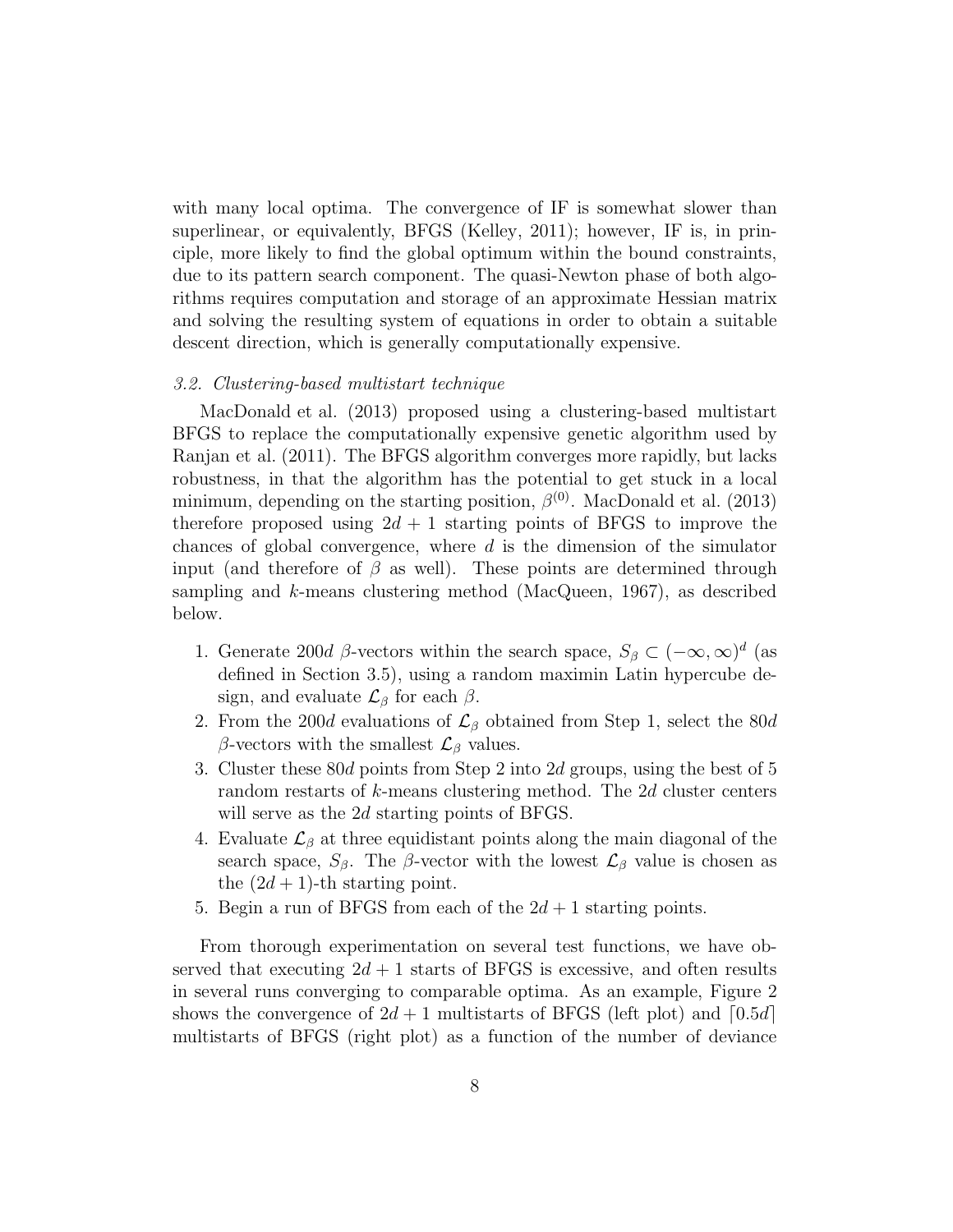function evaluations (FE), for the problem of fitting a GP model to the 10-D Rastrigin test function (described in Appendix A). It is apparent that three of the five BFGS runs shown in the right plot converge to a value that is comparable to the best value found out of twenty-one BFGS runs in the left plot. We therefore propose reducing the number of cluster centers to  $[0.5d]$ and eliminating the additional starting point obtained from sampling along the main diagonal. We implement two clustering-based techniques: (i)  $[0.5d]$ multistarts of BFGS (the same method as in MacDonald et al. (2013)), and (ii)  $\lceil 0.5d \rceil$  multistarts of IF.



Figure 2: Plot showing the convergence of each BFGS start versus the cumulative number of FEs (includes the initial  $200d = 2000$  FEs used for clustering), for fitting the 10-D Rastrigin function. The starting points are generated using a random maximin LHD.

The simulation results (in Table 1 and Figures 2 and 4) show that the  $\mathcal{L}_{\beta}$ value returned by BFGS and IF do not usually change significantly after the first few iterations. Therefore, performing a full search (until the stopping criterion is satisfied) from each starting point  $\beta^{(0)}$  may be excessive as well. We therefore investigate a two stage multistart IF method, denoted by IF-2. The process starts with a clustering-based,  $\lceil 0.5d \rceil$  multistart IF approach, where each run of IF is limited by a budget of 20d FEs. In the second stage, the single run of IF that returns the lowest  $\mathcal{L}_{\beta}$  value will then run to completion.

#### 3.3. DIRECT Hybrid Techniques

Dividing Rectangles (DIRECT) is a derivative-free, block partitioning algorithm that sequentially samples points in the search space and partitions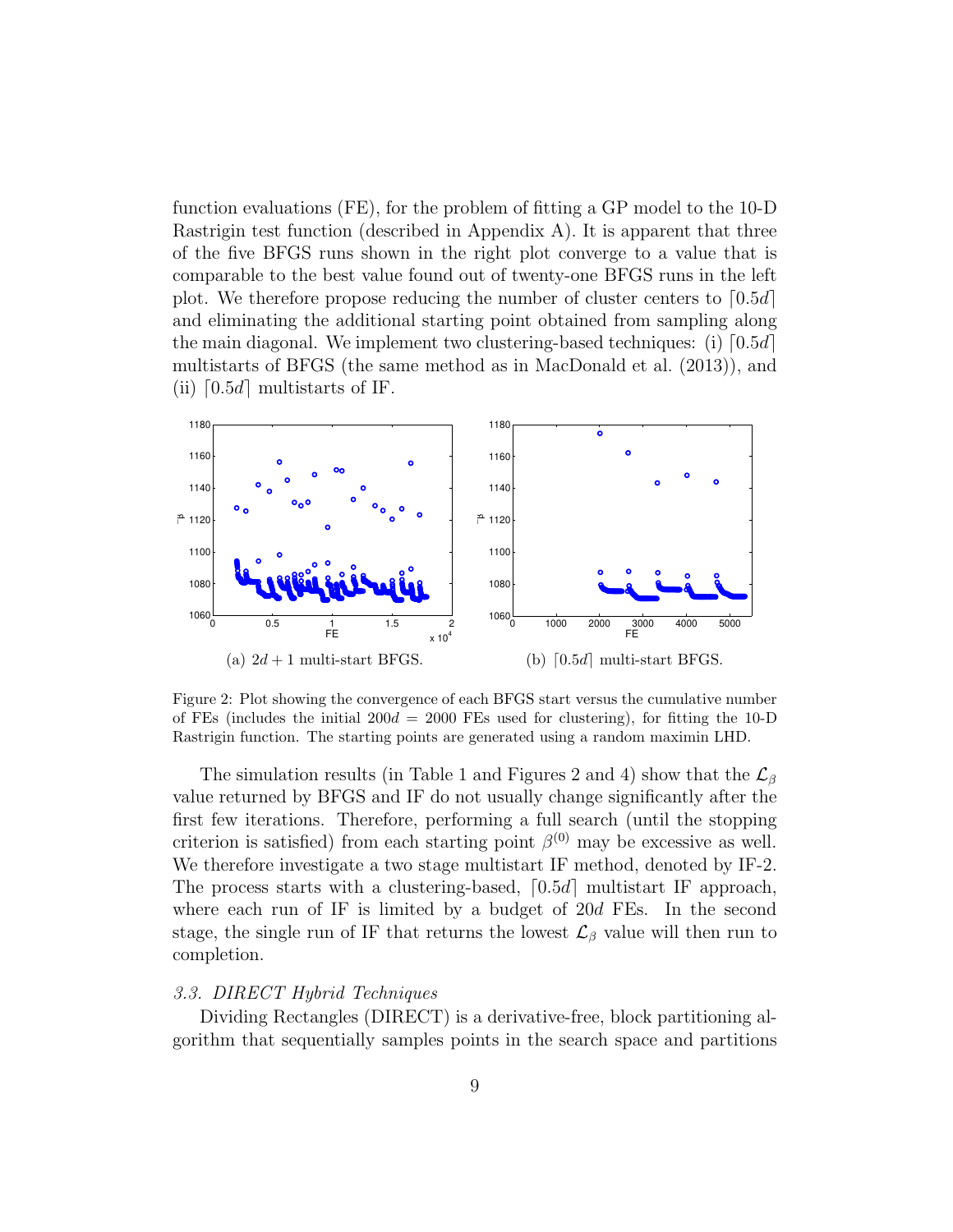the domain into hyper-rectangles based on the objective function value (here,  $\mathcal{L}_{\beta}$ ) at the sampled points. Hyper-rectangles are then identified as being potentially optimal if they contain a sampled point whose function value is more optimal than the sampled points contained by all other hyper-rectangles of equal size. Each potentially optimal hyper-rectangle is then divided into thirds along its longest dimension, and the process repeats. Figure 3 provides a 2-dimensional visualization of how DIRECT samples and divides its search space. The left panel in Figure 3 shows the initial sampling phase and partitioning of the domain. The bold rectangles in the middle panel of Figure 3 are identified as being potentially optimal in the following iteration. The rectangles are then partitioned in turn (rightmost figure), and three new rectangles are identified as potentially optimal. The alternating process of partitioning and then identifying potentially optimal rectangles continues, until a stopping criterion is met. See Finkel (2003) for more details.

DIRECT is specifically designed as a global optimization approach, however, since it provides such a thorough exploration of search space it can be slow to converge locally. We therefore use DIRECT to provide a single, somewhat optimized starting point,  $\beta^{(0)}$ , from which to begin a run of either BFGS or IF, thereby eliminating the need for a multi-start approach. For ease of comparison with clustering-based approach, we provide a budget of 200d FEs to DIRECT.



Figure 3: A few iterations of the Dividing Rectangles (DIRECT) algorithm. Bolded rectangles are identified as being potentially optimal and are divided in the following iteration. The •'s denote the sampled points.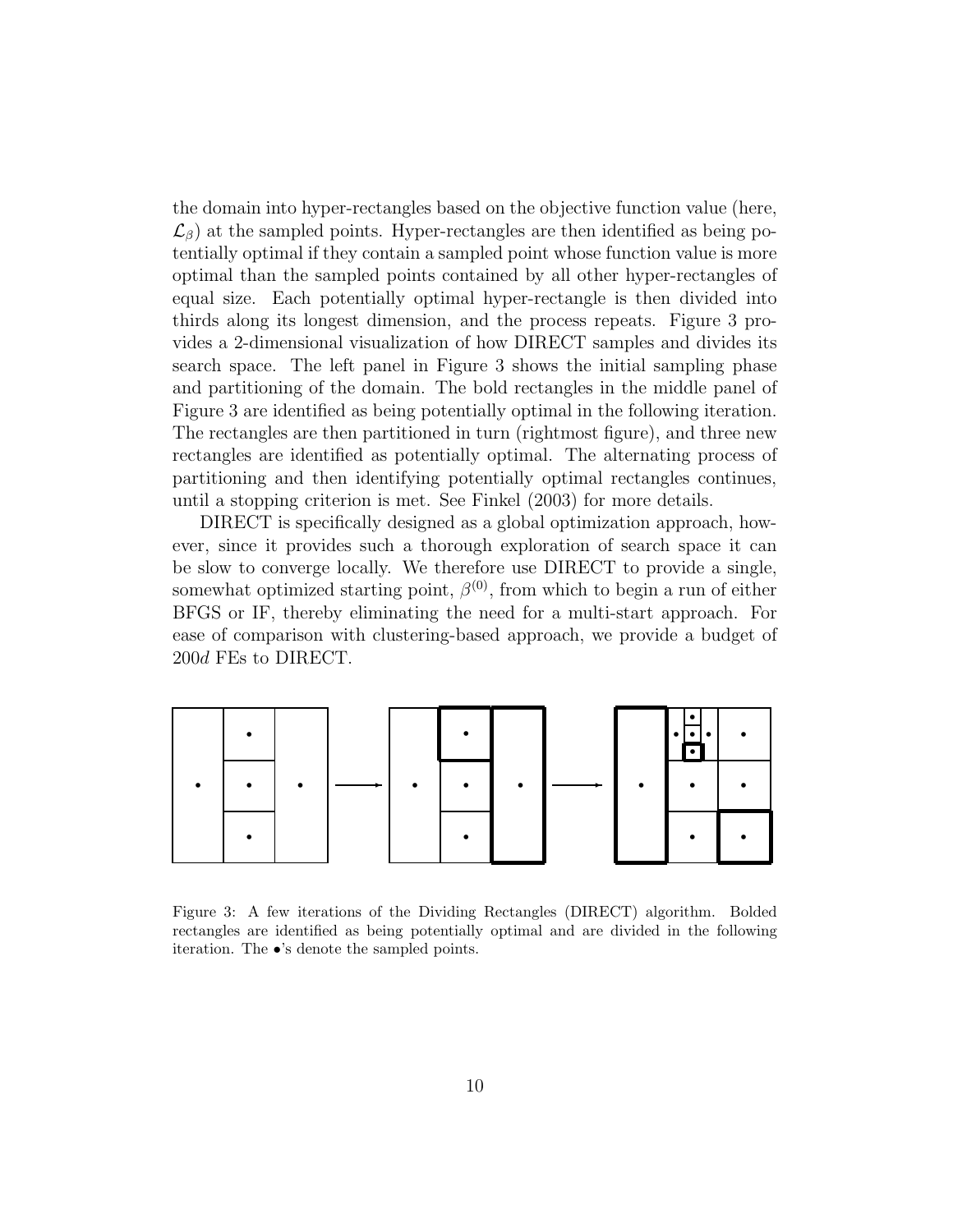## 3.4. Boundaries of the Search Space

Many optimization techniques, including IF and DIRECT, require usersupplied bound constraints on the optimization parameters,  $\beta$ . Although the exact position of the global optimum in  $\beta$ -space is unknown, we can determine a region,  $S_\beta$ , where the optimum is likely to be found. MacDonald et al.  $(2013)$  use the structural form of the correlation matrix R to provide an approximate bound for  $R_{ij}$ . Specifically

$$
\exp(-5) \approx 0.0067 \le R_{ij} \le 0.9999 \approx \exp(-10^{-4}),
$$

or equivalently,

$$
10^{-4} \le \sum_{k=1}^{d} 10^{\beta_k} |x_{ik} - x_{jk}|^2 \le 5.
$$

Since the assumed input-space is  $[0,1]^d$ , and the design points are generated via a maximin LHD, the approximate spatial distribution of the 10d design points that we use is at most  $|x_{ik} - x_{jk}| \approx 1/10$  in any dimension k. Moreover, if we assume that the simulator function is equally smooth in all coordinate directions, i.e.,  $\beta_1 \approx \beta_2 \approx \cdots \beta_k$ , then the set of  $\beta$  values that is likely to contain the global optimum is

$$
S_{\beta} = \{(\beta_1, ..., \beta_d) : -2 - \log_{10}(d) \le \beta_k \le \log_{10}(500) - \log_{10}(d), k = 1, ..., d\}.
$$

The starting points,  $\beta^{(0)}$ , determined using either clustering or DIRECT, will be confined to the region  $S_\beta$ .

BFGS is an unbounded optimization algorithm and does not require any user-specified bound constraints on the optimization variables, whereas IF does. The step-size calculated in the pattern search phase of IF is proportional to the physical size of the user supplied bound constraints, which we denote by  $S_{\beta}^{IF}$ . From our experimentation on the test functions, we have noticed that if the size of  $S_{\beta}^{IF}$  is too small, the optimization efficiency is compromised as IF requires a large number of FEs in order to converge to an optimal  $\beta$ -parametrization. Conversely, if  $S_{\beta}^{IF}$  is too large, IF has the tendency to "jump" around the potentially optimal regions of  $\mathcal{L}_{\beta}$ , resulting in convergence to a suboptimal  $\beta$  value.

MacDonald et al. (2013) note that the optimal  $\beta$  values are rarely large and positive, and hence, we impose bound constraints on IF in which the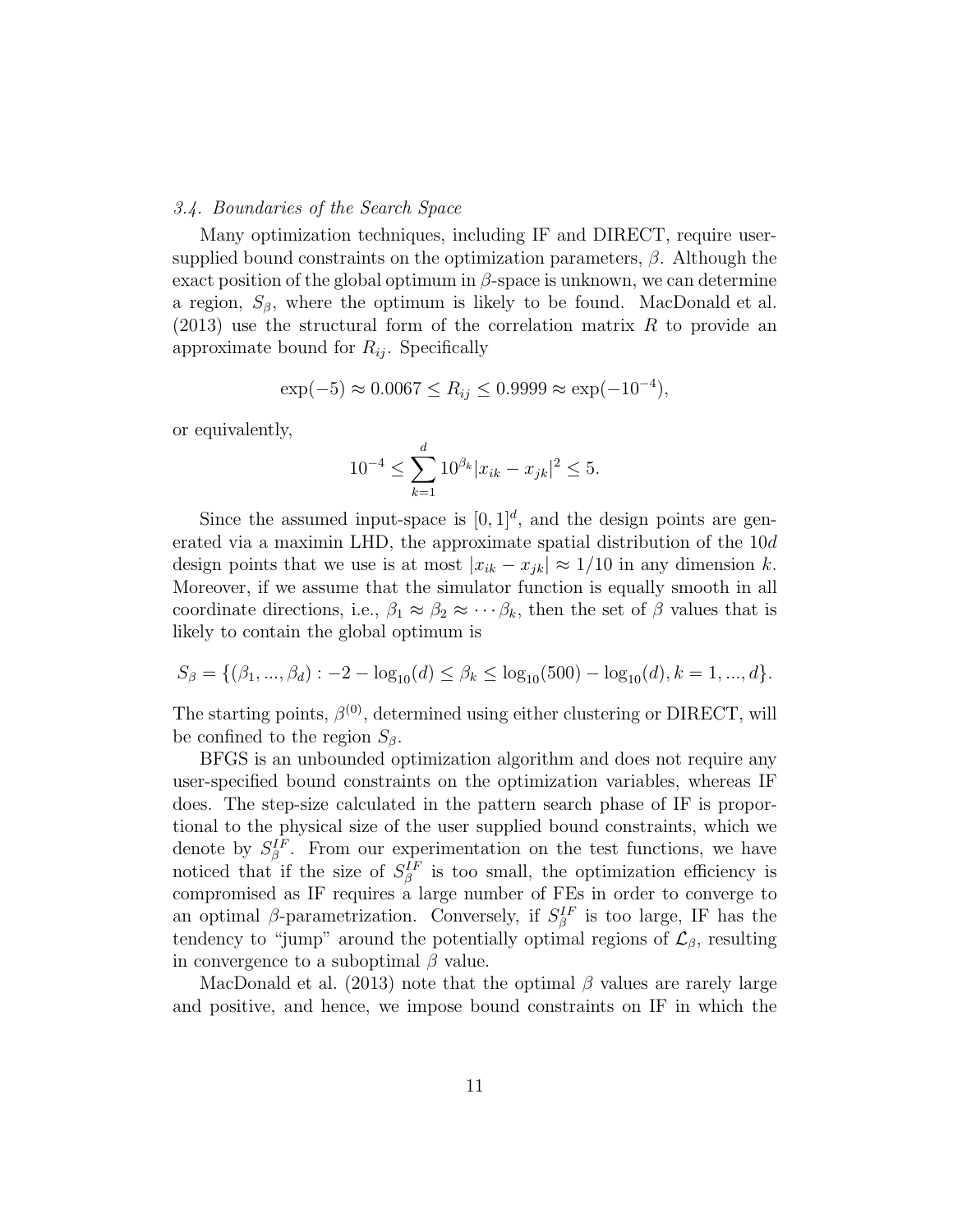negative  $\beta$  region occupies a larger portion of the domain, i.e.,

$$
S_{\beta}^{IF} = \{(\beta_1, ..., \beta_d) : d(-2 - \log_{10}(d)) \le \beta_k \le \log_{10}(500), k = 1, ..., d\}.
$$

We acknowledge that the  $\beta$ -value that globally minimizes  $\mathcal{L}_{\beta}$  may occasionally be positioned outside the provided bounds,  $S_{\beta}$  and  $S_{\beta}^{IF}$ . Therefore, included in the GPMfit package is the option to multiplicatively expand or contract the default bound constraints.

## 4. Simulation Results

We use seven test functions, with input dimensions varying from  $d = 1$  to  $d = 12$  to compare the performance of the different optimization techniques discussed in Section 3. The formulae for all the test functions are provided in Appendix A. The performance of each optimization technique is averaged over 25 simulations. For each simulation, 10d training design points  $(x_i)$  and 100d validation prediction points  $(x_i^*)$  are chosen in  $[0, 1]^d$ . The initial sample points in  $\beta$ -space for the clustering procedure are randomly generated in  $S_{\beta}$ using the Latin hypercube design. All simulations were performed using 64 bit Matlab 2012(b) on a Gentoo Linux operating system with a Core 2 Quad Xeon processor.

#### 4.1. Optimization Accuracy

Recall that our objective is to minimize  $\mathcal{L}_{\beta}$ . Typically, the parameter estimate that corresponds to the smallest  $\mathcal{L}_{\beta}$  will provide the most accurate model fit, as measured by the average relative root mean square prediction error (RMSPE) between the GP model fit and the true simulator (test function) response. That is,

$$
RMSPE = \sqrt{\sum_{i=1}^{N} (y_i - \hat{y}_i)^2 / \sum_{i=1}^{N} y_i^2}, \text{ where } N = 100d.
$$
 (4)

We note that in most real applications, the true RMSPE values cannot be calculated, as the true simulator outputs are unknown at the validation points. One can, however, use the average MSE estimates (see Equation (2)) for performance comparison. The consistency of RMSPE values over 25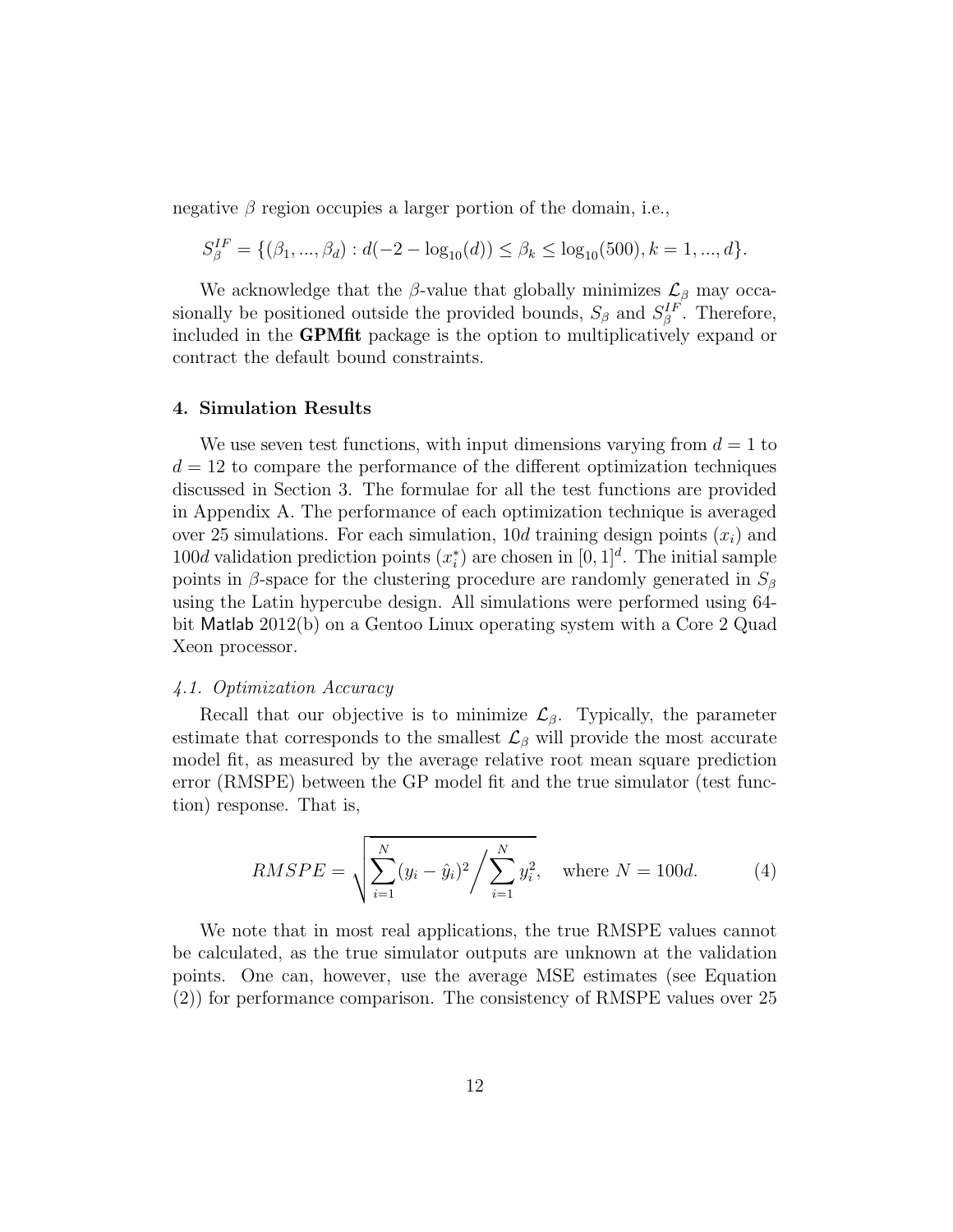simulations is measured by the standard error in the RMSPE value, given by

$$
\text{Std. Err.} = \sigma_{RMSPE} / \sqrt{25},\tag{5}
$$

where  $\sigma_{RMSPE}$  denotes the standard deviation of the RMSPE values. A standard error of one order of magnitude less than the corresponding RMSPE value indicates that our results are fairly consistent over all 25 simulations.

# 4.2. Convergence Efficiency

We measure the efficiency of an optimization technique by the number of likelihood function evaluations (FEs) required for optimization of  $\mathcal{L}_{\beta}$ . Using Matlab's profiler, we determined that evaluating  $\mathcal{L}_{\beta}$  constituted the bulk of the computational load for all optimization techniques considered. In particular, we determined that computation of the correlation matrix,  $R_{\delta}$ , demands anywhere from 60%−90% of the total computation time, depending on the simulator input dimension, d. Computation of  $R_{\delta}$  is nested within the calculation of  $\mathcal{L}_{\beta}$  and is evaluated once per FE. Therefore, the number of FEs, which is not affected by issues like server load, can be used in place of computation time as a fair measure of optimization efficiency.

## 4.3. Discussion

Table 1 summarizes the accuracy ( $\mathcal{L}_{\beta}$  and RMSPE) and efficiency (FE) of each optimization technique for six of the seven test functions, namely the 2-D Goldstein-Price function, the 5-D Schwefel Function, the 6-D Hartmann function, the 10-D Rastrigin function, the 10-D Rosenbrock function and the 12-D Perm Function (see Appendix A for closed form expressions). Results for fitting the 1-D Hump function are not shown, as the performance of all the techniques was essentially the same for this simple test function. The  $% \Delta$ notation in Table 1 denotes the percent relative difference between value of the performance measure returned by a given technique and the best value found among all techniques. The standard errors are not included in this table; we found that for all cases the standard error was indeed at least one order of magnitude less than the corresponding RMSPE, suggesting that each technique is consistently able to provide the same GP model quality.

The results in Table 1 show that the  $[0.5d]$  multi-start techniques and DIRECT-based techniques provide efficient and reliable alternatives to the  $2d+1$  BFGS technique. We observe that the [0.5d] multi-start and DIRECTbased techniques require anywhere from 20% to 90% fewer FEs than the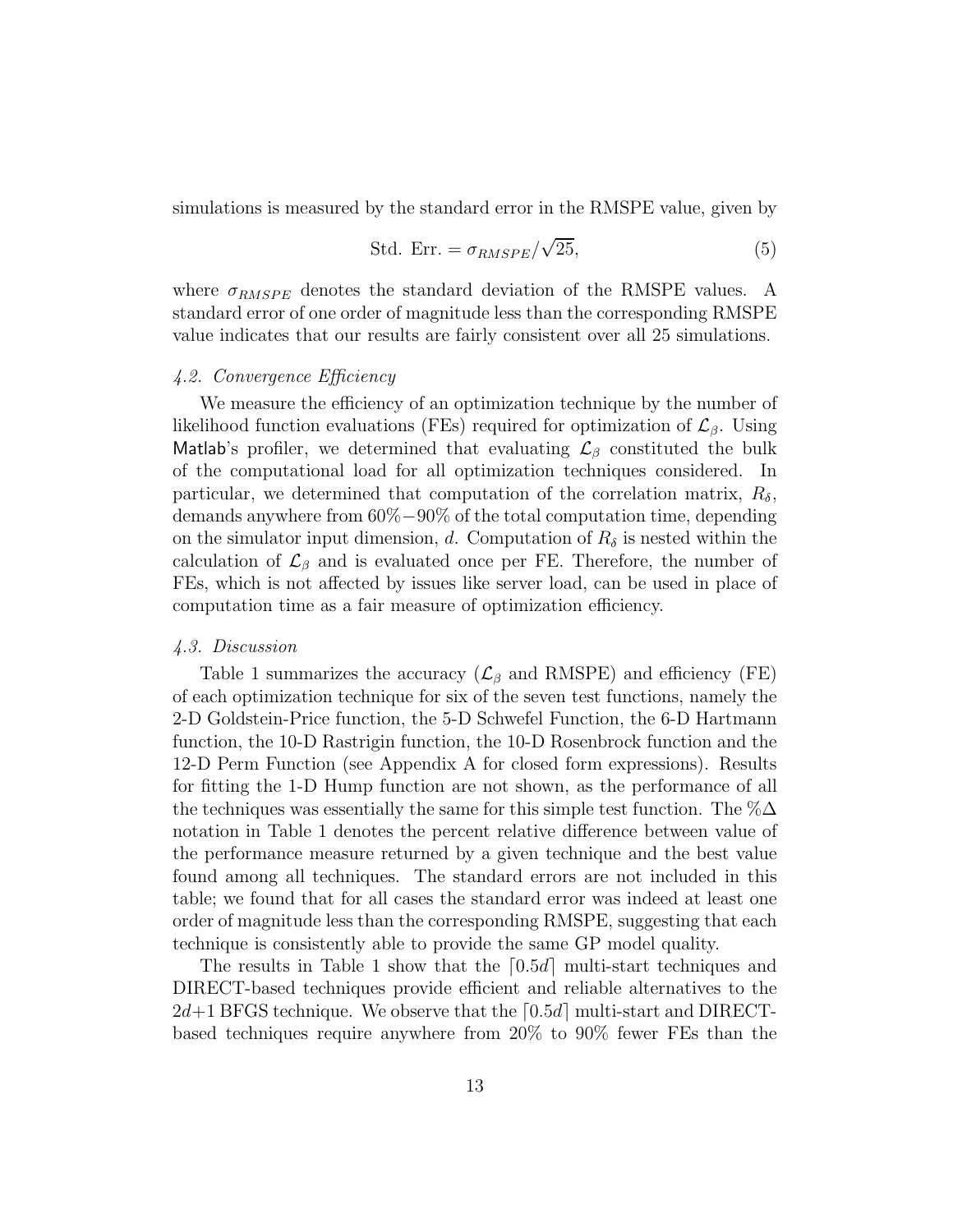| Algorithm                 | Goldstein-Price (2-D)           |                                                 |          | Schwefel (5-D)                |                                                 |       |
|---------------------------|---------------------------------|-------------------------------------------------|----------|-------------------------------|-------------------------------------------------|-------|
|                           |                                 | $\%\Delta \mathcal{L}_{\beta}$ % $\Delta$ RMSPE | $\rm FE$ |                               | $\%\Delta \mathcal{L}_{\beta}$ % $\Delta$ RMSPE | FE    |
| $[0.5d]$ BFGS             | 0.017                           | 0.201                                           | 439      | 0.100                         | 2.885                                           | 1859  |
| $2d+1$ BFGS               |                                 | 3.213                                           | 653      |                               | 2.885                                           | 4277  |
| $\lceil 0.5d \rceil$ IF   | 0.007                           |                                                 | 518      | 0.206                         | 0.962                                           | 2381  |
| $2d+1$ IF                 |                                 | 3.213                                           | 995      | 0.074                         | 2.404                                           | 5735  |
| $\lceil 0.5d \rceil$ IF-2 | 0.007                           |                                                 | 546      | 0.272                         | 1.442                                           | 1677  |
| DIRECT-BFGS               |                                 | 3.213                                           | 449      | 0.232                         | 2.885                                           | 1296  |
| DIRECT-IF                 |                                 | 3.213                                           | 498      | 0.243                         |                                                 | 1304  |
|                           |                                 | Hartmann $(6-D)$                                |          | Rastrigin (10-D)              |                                                 |       |
|                           | $\% \Delta \mathcal{L}_{\beta}$ | $\%\Delta$ RMSPE                                | $\rm FE$ |                               | $\%\Delta \mathcal{L}_{\beta}$ % $\Delta$ RMSPE | FE    |
| $[0.5d]$ BFGS             | 0.034                           |                                                 | 2068     | 0.071                         | 3.865                                           | 5553  |
| $2d+1$ BFGS               | 0.102                           | 1.064                                           | 5526     |                               | 3.865                                           | 17853 |
| $\lceil 0.5d \rceil$ IF   | 1.703                           | 6.991                                           | 2293     | 0.624                         | $\qquad \qquad -$                               | 4346  |
| $2d+1$ IF                 |                                 | 0.304                                           | 7497     | 0.134                         | 2.899                                           | 17284 |
| $\lceil 0.5d \rceil$ IF-2 | 1.223                           | 8.511                                           | 1866     | 0.545                         | 0.483                                           | 4011  |
| DIRECT-BFGS               | 0.207                           | 1.216                                           | 1526     | 0.255                         | 1.932                                           | 2682  |
| DIRECT-IF                 | 0.207                           | 1.216                                           | 1533     | 0.287                         | 1.932                                           | 2774  |
|                           | Rosenbrock (10-D)               |                                                 |          | Perm $(12-D)$                 |                                                 |       |
|                           | $\% \Delta \mathcal{L}_{\beta}$ | $\%\Delta$ RMSPE                                | FE       | $\%\Delta\mathcal{L}_{\beta}$ | $\%\Delta$ RMSPE                                | FE    |
| $[0.5d]$ BFGS             |                                 |                                                 | 4562     | 0.003                         | 1.370                                           | 8170  |
| $2d+1$ BFGS               |                                 |                                                 | 16245    |                               | 1.643                                           | 27622 |
| $\lceil 0.5d \rceil$ IF   |                                 |                                                 | 6654     | 0.010                         |                                                 | 12411 |
| $2d+1$ IF                 |                                 |                                                 | 24725    | 0.001                         | 2.055                                           | 44375 |
| $\lceil 0.5d \rceil$ IF-2 | 0.031                           | 3.196                                           | 3775     | 0.025                         |                                                 | 4935  |
| DIRECT-BFGS               | 0.003                           | 0.457                                           | 2332     | 0.011                         | 0.545                                           | 3338  |
| DIRECT-IF                 | 0.003                           | 0.457                                           | 2654     | 0.012                         | 0.685                                           | 3459  |

Table 1: Performance comparison of different likelihood optimization techniques on six test functions. Dashed values in the  $\% \Delta \mathcal{L}_{\beta}$  and  $\% \Delta RMSPE$ columns indicate that the best overall value was found by this algorithm. Underlined values in the FE column indicate the smallest number of FEs required by any algorithm.

 $2d + 1$  BFGS technique (depending on the dimension of the test function), while maintaining a comparable level of optimization accuracy. The relative difference in the  $\mathcal{L}_{\beta}$  value returned by each technique is typically less than 1%. As a result, each optimization technique provides comparable GP model quality, as measured by the RMSPE value. Table 1 shows, however, that for all test functions, the  $[0.5d]$  multi-start IF-2 technique returns a larger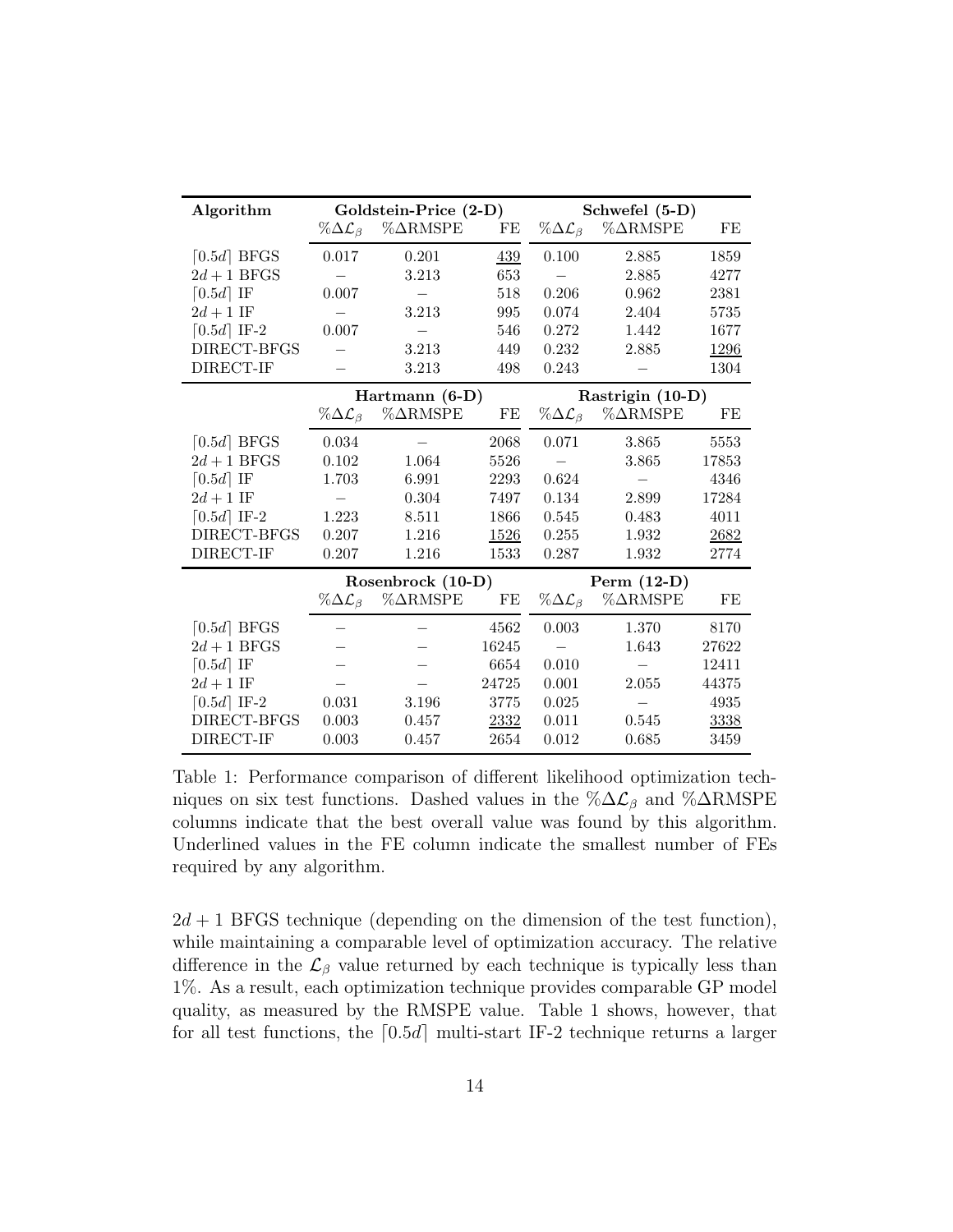average  $\mathcal{L}_{\beta}$  value and requires anywhere from 10% to 50% more FEs than both of the DIRECT-based methods. As a result, IF-2 is not included in the GPMfit package, as more accurate and efficient techniques are clearly available.

The results in Table 1 suggest that a slightly suboptimal  $\mathcal{L}_{\beta}$  value can result in an equal, or even slightly better GP model qualityas measured by the RMSPE. For example, for fitting the 10-D Rastrigin function, DIRECT-BFGS provides an RMSPE value that is 1.93% smaller than the RMSPE value returned by  $2d+1$  BFGS, despite converging to a  $\mathcal{L}_{\beta}$  value that is suboptimal by 0.255%. This non-monotonic relationship between optimal  $\mathcal{L}_\beta$  and GP model quality is presented in a recent paper by Kalaitzis and Lawrence (2011), who argue that one can maintain the quality of the GP model even with a slightly suboptimal  $\mathcal{L}_{\beta}$  value. Furthermore, Nguyen et al. (2011) suggest that, due to the difficulties in finding optimal  $\beta$ -parameters, particularly when the training data  $(x_i, y_i)$  is sparse, GP models can be prone to overfitting, which can lead to larger than expected RMSPE values. Motivated by this non-monotonic relationship, our goal is to efficiently determine a sufficiently optimal  $\mathcal{L}_{\beta}$  value, without compromising the resulting GP model quality.

Figure 4 shows the convergence performance of both the BFGS and IF algorithms after the initial  $\beta^{(0)}$  point(s) are determined using either clustering or DIRECT. For the multi-start clustering-based techniques, the convergence plots are displayed as though each run of BFGS or IF were implemented in parallel, from which the best of the  $[0.5d]$   $\mathcal{L}_{\beta}$  values is plotted versus the cumulative number of FEs. The optimization performance for each technique has been averaged over all 25 simulations, and is plotted on a semi-log scale as the absolute difference between  $\mathcal{L}_{\beta}$  and the minimum  $\mathcal{L}_{\beta}$  value,  $\mathcal{L}_{\min}$ , (rounded down to the nearest  $10^{-2}$ ) determined by one of the four techniques.

We first observe that, for both the DIRECT and multi-start approaches, BFGS is more efficient than IF, and converges to a more optimal value of  $\mathcal{L}_{\beta}$ . This suggests that BFGS is generally better suited to this optimization problem than IF. Secondly, with the exception of the 2-D test case (Figure  $4(a)$ , the [0.5d] BFGS technique converges to the best  $\mathcal{L}_{\beta}$  value. In general, however, the difference between the  $\mathcal{L}_{\beta}$  value returned by the [0.5d] BFGS technique and DIRECT-based methods is on the order of  $10^{-1}$  to  $10^0$ , which has only a small effect on the resulting quality of the GP model, as measured by the RMSPE. Moreover, Figure 4 shows that once the starting  $\beta^{(0)}$  point(s) have been determined, the DIRECT-based methods require approximately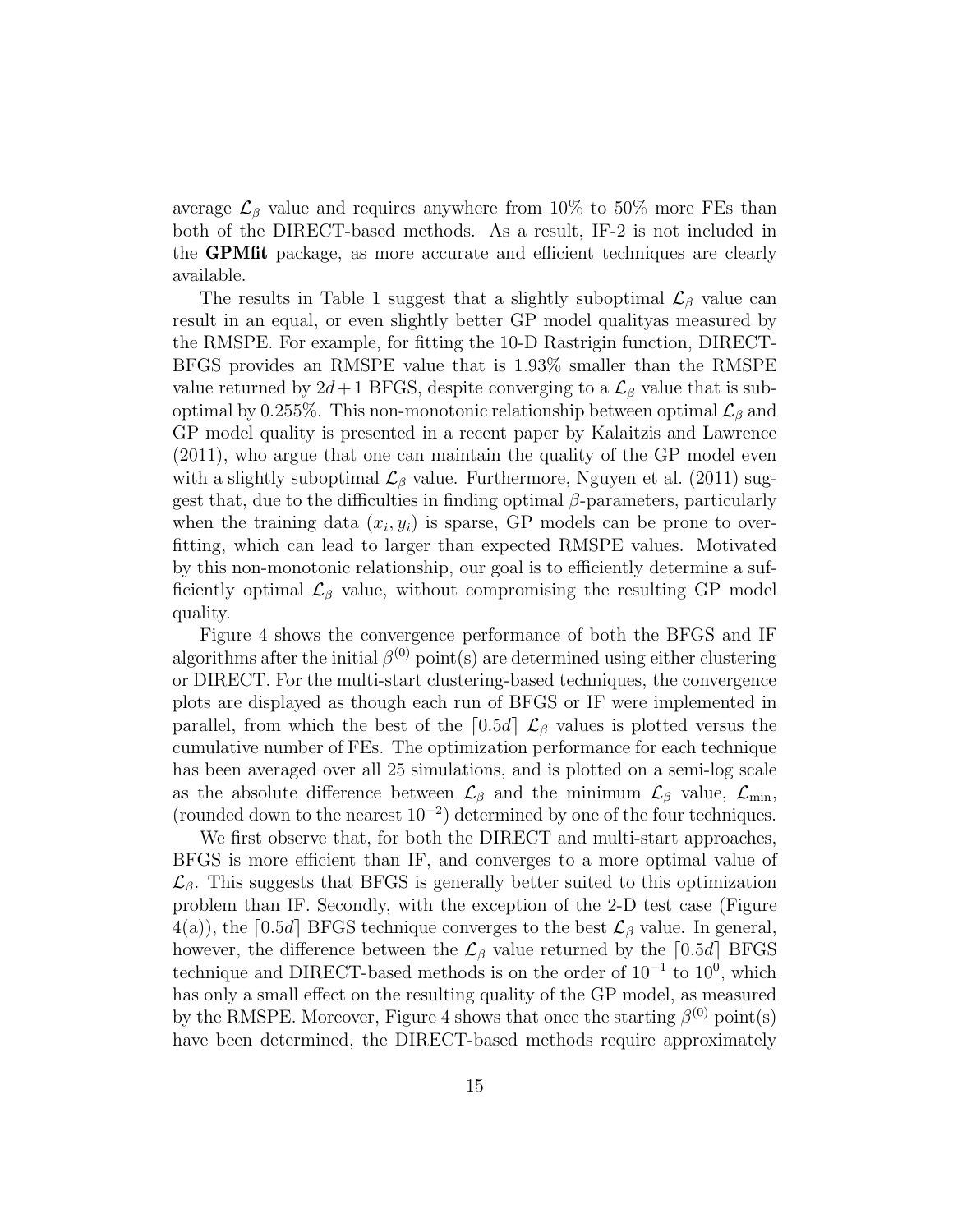

Figure 4: Semi-log plots comparing the  $\mathcal{L}_{\beta}$  optimization performance of the single start DIRECT-BFGS and DIRECT-IF techniques and the multi-start  $[0.5d]$  BFGS and IF techniques, averaged over 25 simulations.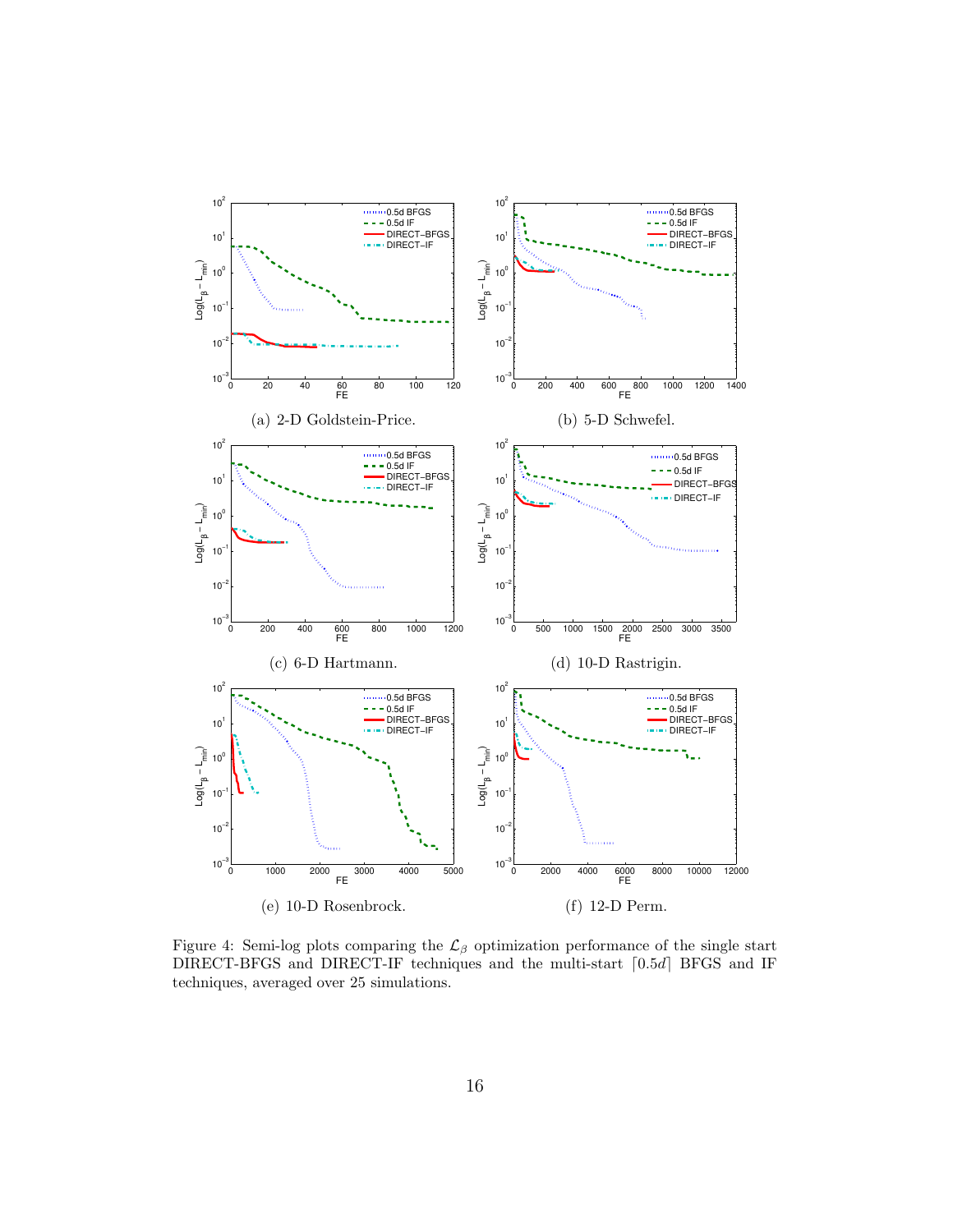1  $\frac{1}{[0.5d]}$  as many FEs as the multi-start clustering techniques; this represents a substantial increase in optimization efficiency, particularly as d increases. Thus, the DIRECT-based approaches are able to find an optimum that is only slightly worse than those found by the significantly more expensive clustering-based approaches.

We ran an additional experiment to determine whether providing additional FEs to the DIRECT-based methods would result in these methods converging to the optimal  $\mathcal{L}_{\beta}$  value found by [0.5d] BFGS. Figure 5 compares the optimization performance of the DIRECT-based and  $[0.5d]$  multi-start clustering techniques for a single GP model realization of the 5-D Schwefel function. For this particular case, the local search techniques used after DI-RECT have been allotted 900 FEs, which is the number of FEs that were required for [0.5d] BFGS to converge to the optimal  $\mathcal{L}_{\beta}$ . From the logarithmic plot (Figure  $5(a)$ ), we can see that there is no improvement in the solution found by the DIRECT-BFGS and DIRECT-IF methods after roughly 200 FEs, indicating that allotment of additional FEs provides no benefit to these approaches. We note again, however, that when plotted on regular axes, as in Figure 5(b), the discrepancy in the  $\mathcal{L}_{\beta}$  values returned by the various methods is small.



Figure 5: Semi-log convergence plot and convergence plot comparing the  $\mathcal{L}_{\beta}$  optimization performance of the DIRECT-based techniques and the multi-start clustering techniques.

Figures 4 and 5, show that the DIRECT algorithm is able to determine a more optimal starting position,  $\beta^{(0)}$ , for initialization of BFGS or IF. This enables us to implement a single run of BFGS or IF, with only a small loss of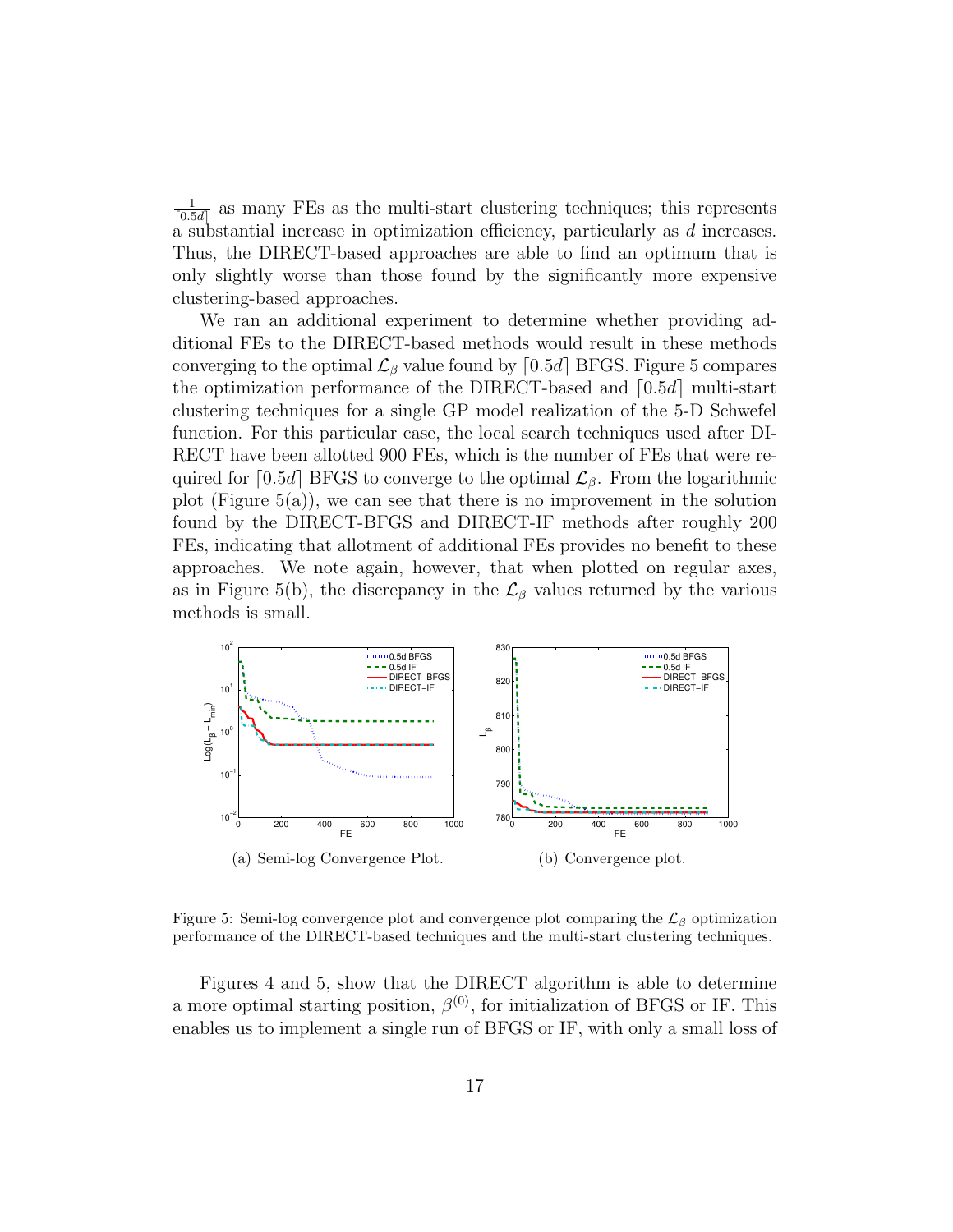optimization accuracy. These results were observed for all test functions and support a fundamental conclusion; if the user has significant computational resources at their disposal and if a highly accurate optimal  $\mathcal{L}_{\beta}$  is desired, then the multi-start  $[0.5d]$  BFGS technique is preferred. If computational resources are limited, however, then one can use DIRECT-BFGS to obtain comparable GP model fit for a fraction of the computational cost. From these results, we are able to establish an overall performance ranking of each optimization technique, shown in Table 2.

| Rank | Algorithm   | $#$ of starts        |
|------|-------------|----------------------|
| 1    | DIRECT-BFGS |                      |
| 2    | DIRECT-IF   |                      |
| 3    | <b>BFGS</b> | $\lceil 0.5d \rceil$ |
| 4    | ΙF          | $\lceil 0.5d \rceil$ |
| 5    | <b>BFGS</b> | $2d + 1$             |
| 6    | ΙF          | $2d + 1$             |
|      | $IF-2$      | $\lceil 0.5d \rceil$ |

Table 2: Ranks of the optimization techniques based on their overall average performance for the seven test functions.

# 5. Oil Reservoir Simulator Example

Determining optimal drilling locations for production and injection wells in an oil reservoir is a problem of considerable industrial interest (see for instance Yeten et al. (2003); Bangerth et al. (2006); Onwunalu and Durlofsky (2010)). The variables in this problem correspond to positional parameters for each well; in this example, we will consider only vertical wells, each of which can be parameterized by its  $(x_1, x_2)$  co-ordinates, representing a grid location in the discrete reservoir model. The well locations serve as input to a computationally expensive complex reservoir simulator  $-$  in our case, the Matlab Reservoir Simulator (MRST) (Lie et al., 2011; SINTEF Applied Mathematics, 2012). The simulator output, along with various economic parameters, are then usually combined to provide the net present value (NPV) of the produced oil. The goal is to determine the configuration of wells that yields the best NPV.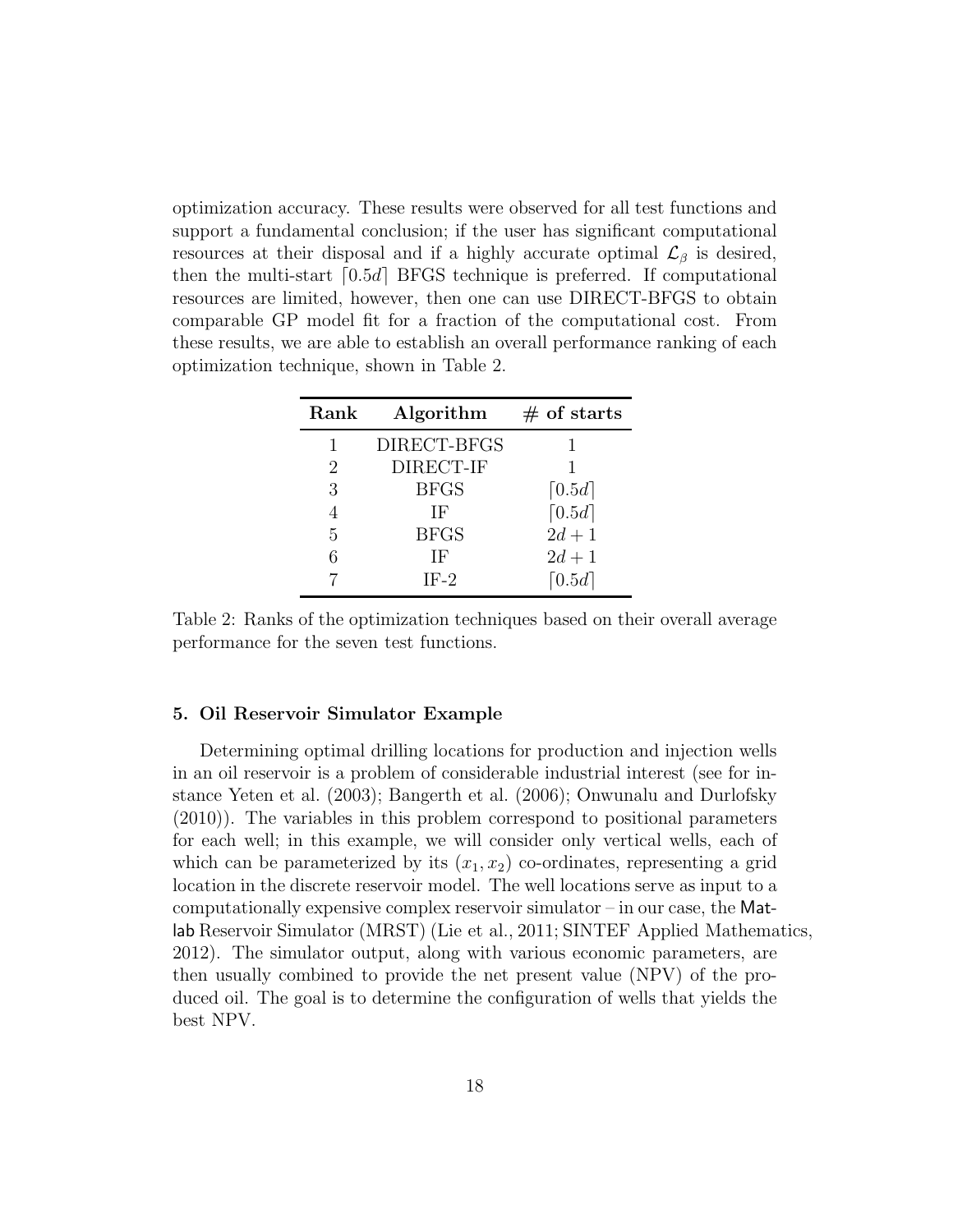We consider two problems using a simple 2-D reservoir model based on a  $60\times50$  grid. For the first placement problem, we assume that two injection wells  $(\times)$  and one production well  $(\circ)$  have already been drilled at the positions shown in Figure  $7(a)$ , and the goal is to find the optimal location for the second production well. The NPV surface corresponding to this problem is shown in Figure  $7(a)$ . One could use an expected improvement based sequential design scheme (Jones et al., 1998) for finding this optimal location; the key component in such a sequential optimization is to efficiently emulate (i.e., fit a GP model to) the simulator response after every iteration of this sequential procedure. In this paper, we focus on this first step of fitting a GP model-based surrogate to the simulator output. For the second problem, we allow the positions of all four wells to be chosen freely, meaning that the NPV now depends on 8 variables. Both of these problems are variants of one considered in Humphries et al. (2013).

# 5.1. 2-D Reservoir Simulator

Table 3 compares the performance of three methods for fitting the GP model to the 2-D reservoir simulator: (i)  $[0.5d]$  BFGS, (ii)  $2d+1$  multi-start BFGS, and (iii) DIRECT-BFGS. The number of training design points used, n, ranges from 20 to 100. The performance of each optimization technique is averaged over 25 simulations. For every value of n, the  $2d+1$  BFGS technique returns the best  $\mathcal{L}_{\beta}$  value. The relative percent difference of the  $\mathcal{L}_{\beta}$  value returned by the DIRECT-BFGS technique, however, is always less than 0.1%. Moreover, in all cases, DIRECT-BFGS returns the smallest RMSPE value and requires anywhere from 37% to 45% fewer FEs than  $2d + 1$  BFGS, and is therefore the preferred technique.

A close look on one realization (see Figure 6) reveals that the likelihood surface changes significanly as the number of design points increases. In particular, when  $n = 80$ , a local optimum with a large basin of attraction is created near the center of the  $S^{\beta}$  domain. As a result, the [0.5d] multi-start BFGS technique, which is a single-start technique when  $d = 2$ , converges to this sub-optimal point when initialized in that region. DIRECT, on the other hand, is able to determine an starting point that is significantly closer to the global optimum (located in the top right corner) and thus avoids converging to the sub-optimal point. This explains why the  $\mathcal{L}_{\beta}$  and corresponding RMPSE values determined by  $[0.5d]$  BFGS are significantly higher than those values determined by  $2d + 1$  BFGS and DIRECT-BFGS, when  $n \geq 40$ .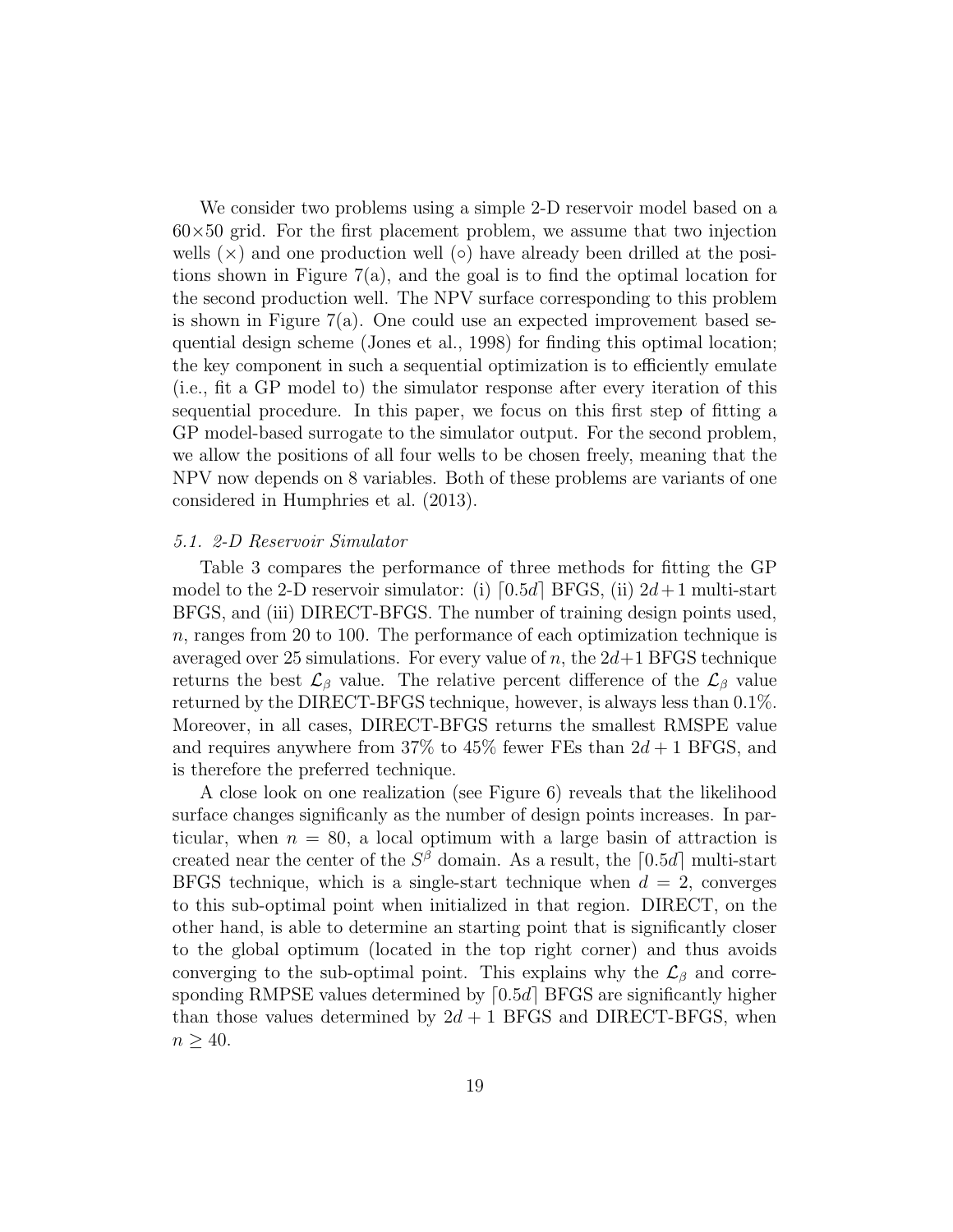| Algorithm     |                                 | $n = 20$           |     |                                 | $n = 40$           |            |
|---------------|---------------------------------|--------------------|-----|---------------------------------|--------------------|------------|
|               | % $\Delta{\cal L}_\beta$        | $% \triangleRMSPE$ | FE  | $\%\Delta\mathcal{L}_{\beta}$   | $% \triangleRMSPE$ | FE         |
| $[0.5d]$ BFGS | 0.110                           | 2.461              | 435 | 2.153                           | 41.602             | 452        |
| $2d+1$ BFGS   |                                 | 2.461              | 691 |                                 | 3.359              | 721        |
| DIRECT-BFGS   | 0.029                           |                    | 435 | 0.004                           |                    | 440        |
|               |                                 | $n = 80$           |     |                                 | $n = 100$          |            |
|               | $\% \Delta \mathcal{L}_{\beta}$ | $% \triangleRMSPE$ | FE  | $\% \Delta \mathcal{L}_{\beta}$ | $% \triangleRMSPE$ | FE         |
| $[0.5d]$ BFGS | 2.757                           | 47.734             | 461 | 2.648                           | 22.459             | 465        |
| $2d+1$ BFGS   |                                 |                    | 756 |                                 | 3.476              | 822        |
| DIRECT-BFGS   |                                 |                    | 443 | 0.072                           |                    | <u>459</u> |

Table 3: Performance comparison of different  $\mathcal{L}_{\beta}$  optimization methods for the 2-D reservoir simulator. Dashed values in the  $\% \Delta \mathcal{L}_{\beta}$  and  $\% \Delta RMSPE$ columns indicate that the best overall value was found by this algorithm. Underlined values in the FE column indicate the smallest number of FEs required by any algorithm.



Figure 6: Comparing  $\mathcal{L}_{\beta}$  surfaces of the 2-D reservoir simulator for varying design points.

Figure 7 shows the true simulator output and an example of the GP models that were found using each of the three optimization techniques, with  $n = 100$  design points. The  $2d + 1$  BFGS and DIRECT-BFGS approaches provide near identical GP model predictions, with DIRECT-BFGS requiring a fraction of the computational cost. As mentioned, the  $[0.5d]$  BFGS technique converges to a sub-optimal  $\beta$ -parameter, and as a result the GP model quality is significantly worse. In general we observe that for small dimensional simulators, DIRECT-BFGS outperforms the  $[0.5d]$  multi-start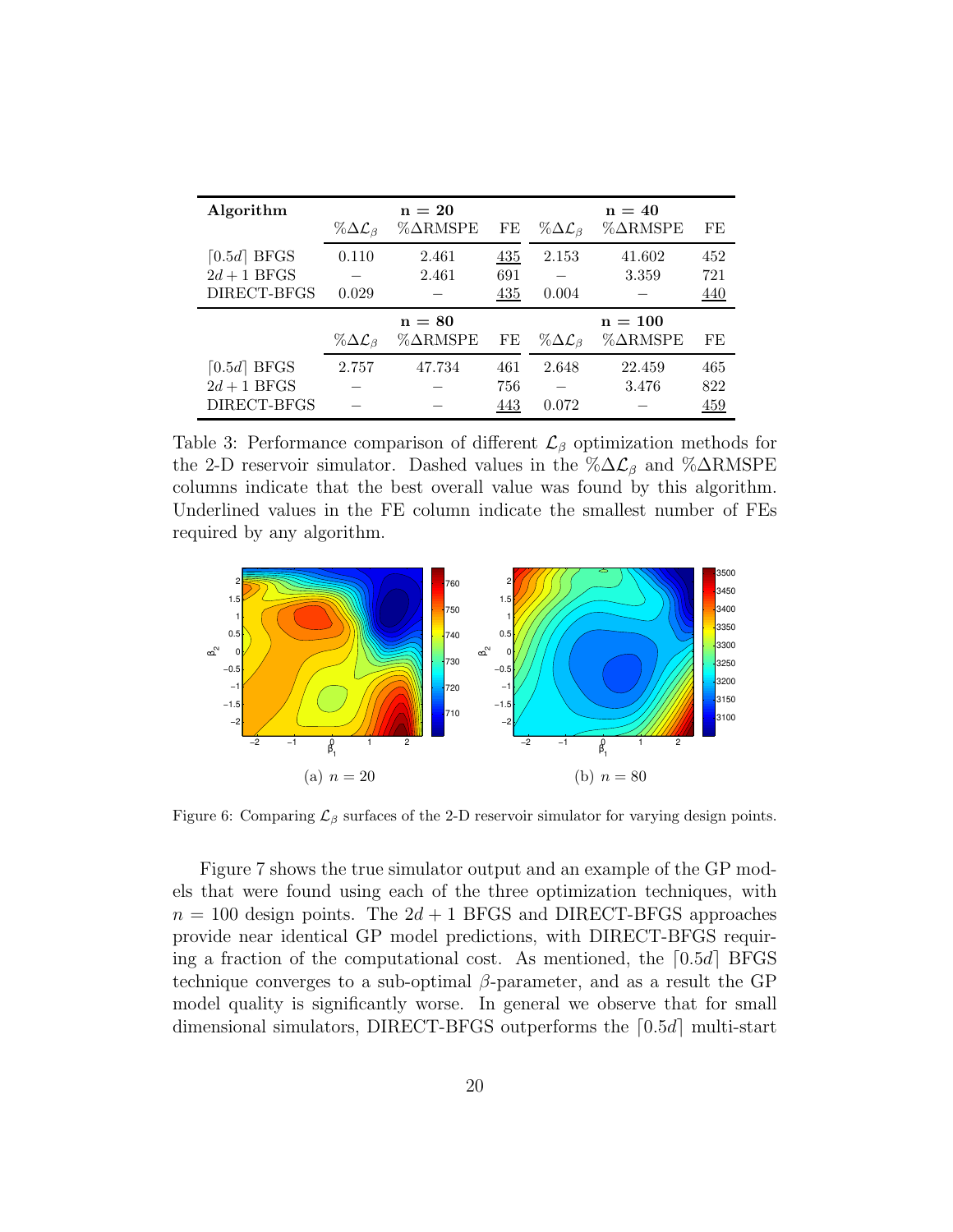

Figure 7: True 2-D reservoir simulator output and GP fit surface obtained through  $\mathcal{L}_{\beta}$ optimization using the  $[0.5d]$  BFGS,  $2d + 1$  BFGS and DIRECT-BFGS technique, with  $n = 100$ . The locations of the two existing injection  $(\times)$  wells and single production  $(\circ)$ well are shown in plot (a).

BFGS technique in terms of both optimization accuracy and efficiency (Tables 1 and 3, Figure 7). The  $2d+1$  multi-start BFGS method often provides a more accurate GP model fit for any number of design points, but requires up to  $80\%$  more FEs than both DIRECT-BFGS and  $[0.5d]$  BFGS for a 2-D function. This example shows that DIRECT-BFGS provides an efficient alternative to the  $2d+1$  multi-start BFGS approach, without sacrificing model accuracy.

# 5.2. 8-D Reservoir Simulator

In our second example, we fit a GP model to the oil reservoir simulator with 8 variables (the positions of all four wells), again using  $[0.5d]$  BFGS,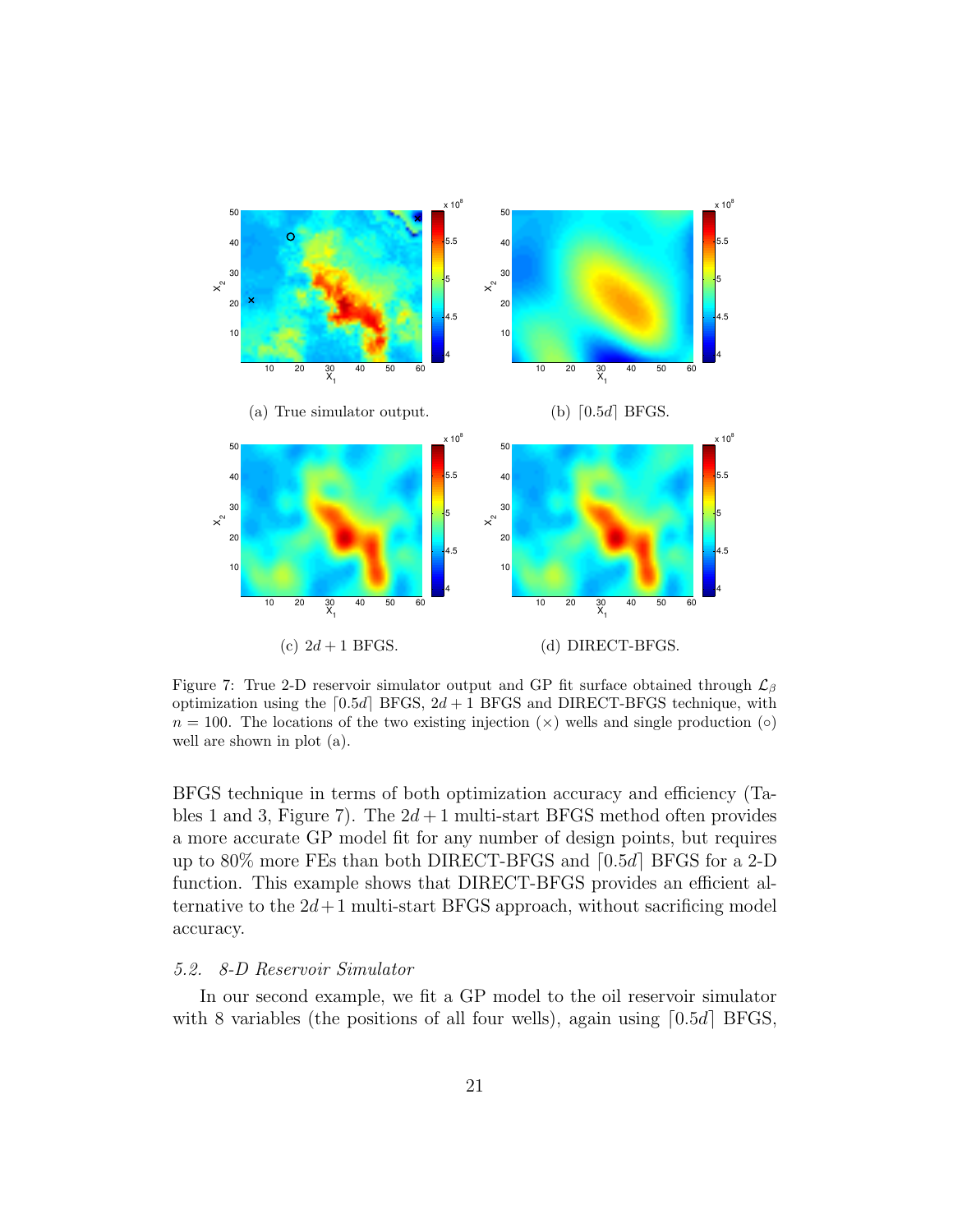$2d+1$  BFGS and DIRECT-BFGS for  $\mathcal{L}_{\beta}$  optimization. The GP model is initialized using both 10d and 20d design points, and predicts for 100d points of unknown function value. The performance of each of the three optimization techniques is averaged over 25 simulations.

Table 4 compares the  $\mathcal{L}_{\beta}$  optimization and resulting GP model fitting performance for each of the three techniques. Again, we observe that the  $2d+$ 1 BFGS technique converges to the best  $\mathcal{L}_{\beta}$  value on average. Nonetheless, this method requires roughly 12000 FEs, which is more than 3 times the number of FEs required by  $[0.5d]$  BFGS and almost 6 times the number of FEs required by DIRECT-BFGS. Moreover, DIRECT-BFGS, on average, provides the highest quality GP model, as measured by the RMSPE value, despite converging to a slightly sub-optimal  $\mathcal{L}_{\beta}$  value. The results obtained in fitting the GP model to a true reservoir simulator provide evidence that, in practice, one can employ the single start DIRECT-BFGS optimization technique to greatly increase the efficiency of the GP model fitting procedure, without compromising the quality of the model.

| Algorithm     | $\% \Delta \mathcal{L}_{\beta}$ | $n = 80$<br>$% \triangleRMSPE$ | FE    | % $\Delta\mathcal{L}_{\beta}$ | $n = 160$<br>$% \triangleRMSPE$ | FE.   |
|---------------|---------------------------------|--------------------------------|-------|-------------------------------|---------------------------------|-------|
| $[0.5d]$ BFGS | 0.013                           | 0.711                          | 3706  | 0.007                         | 1.139                           | 3567  |
| $2d+1$ BFGS   |                                 | 2.370                          | 11896 |                               | 1.635                           | 11893 |
| DIRECT-BFGS   | 0.032                           |                                | 2070  | 0.026                         |                                 | 2005  |

Table 4: Performance comparison of different  $\mathcal{L}_{\beta}$  optimization methods for the 8-D reservoir simulator. Dashed values in the  $\% \Delta \mathcal{L}_{\beta}$  and  $\% \Delta RMSPE$ columns indicate that the best overall value was found by this algorithm. Underlined values in the FE column indicate the smallest number of FEs required by any algorithm.

## 6. Conclusion

In this paper we have investigated several techniques for efficient optimization of the deviance function,  $\mathcal{L}_{\beta}$ , in GP modelling. These techniques provide the foundation for an improved Matlab package, GPMfit. The results obtained from simulated examples and real applications show that using  $2d + 1$  multi-starts of BFGS is computationally expensive, and that we are able to significantly improve the optimization efficiency by reducing the num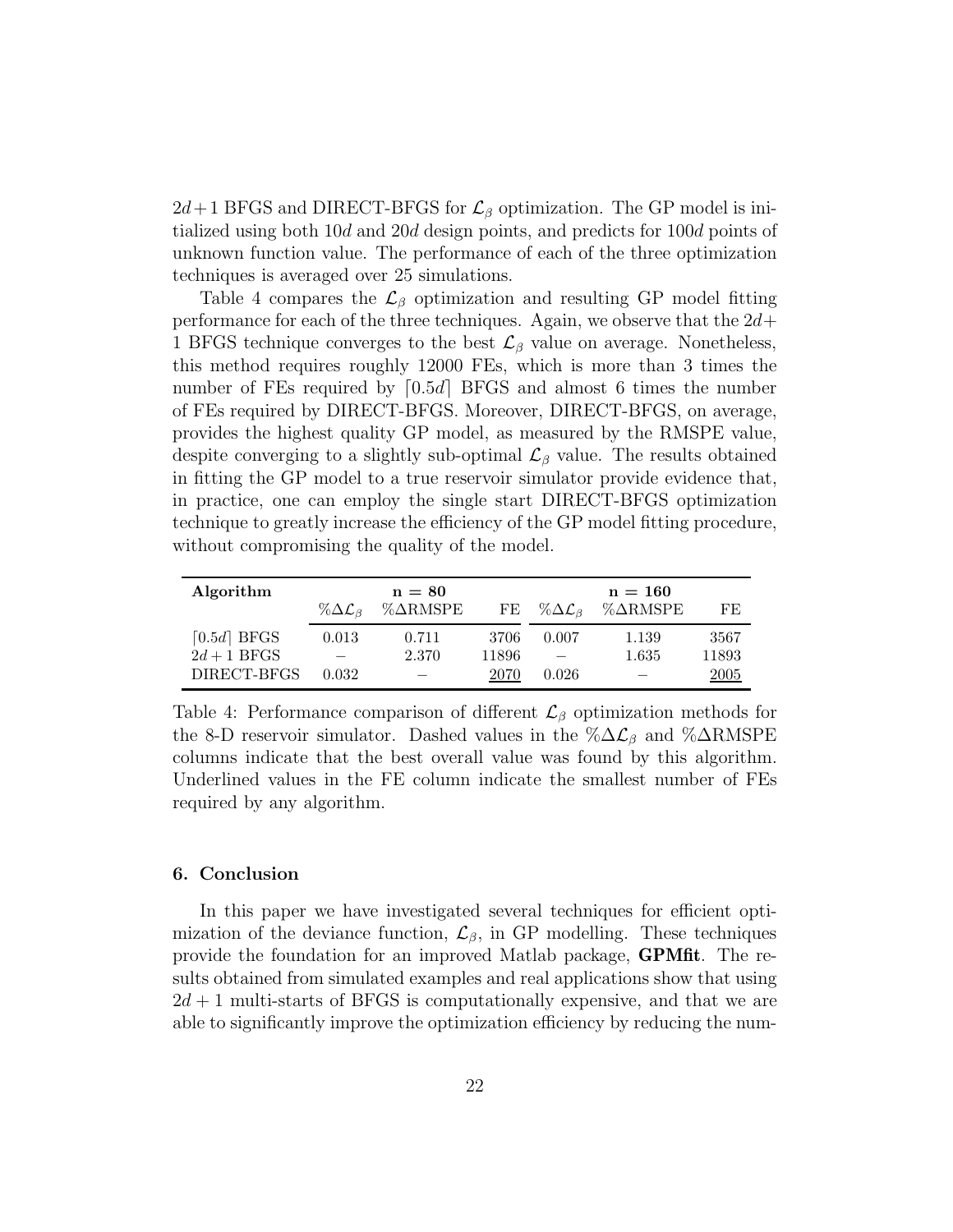ber of multi-starts to  $[0.5d]$ , while maintaining the quality of the GP model in most cases.

Implicit Filtering proves to be slightly less accurate and efficient than BFGS, and therefore is included in the **GPMfit** solely as a secondary option. The modified multi-start technique IF-2 is generally unreliable; specifically, the slight reduction in computational cost that is gained does not outweigh the reduced accuracy, particularly when more efficient and robust optimization techniques exist.

Replacing the  $[0.5d]$  multi-start technique with the DIRECT optimization algorithm enables us to further reduce the number of starts of BFGS or IF from [0.5d] to 1. After an initial  $\beta_0$  value has been determined, the DIRECT-based hybrid techniques require approximately  $\frac{1}{[0.5d]}$  as many function evaluations as the multi-start techniques and provide an almost equally accurate model fit. As a result, the DIRECT-BFGS hybrid technique is the default  $\mathcal{L}_{\beta}$  optimization algorithm used in the **GPMfit** package. The slightly less efficient DIRECT-IF hybrid technique is also included in the GPMfit package as an additional optimization option, along with the more computationally expensive  $2d + 1$  and  $[0.5d]$  multi-start BFGS and IF techniques.

Future Work: Training a GP model by expected improvement (EI) is a popular technique for optimization of computationally expensive simulators, in which repeatedly evaluating the simulator by use of traditional optimization routines is inefficient (Jones et al., 1998). We are currently exploring the use of GP models trained by EI sequential design as an efficient alternative to traditional optimization routines for global optimization of computationally expensive simulators.

# Supplementary Material

The open source Matlab package **GPMfit** is available for download on SourceForge.net. See Readme.txt for detailed instruction. The main functions are model fit.m and predictor\_iterative.m.

#### Acknowledgments

Haynes, Ranjan and Butler would like to acknowledge the support of the Natural Sciences and Engineering Research Council of Canada's Discovery Grant and USRA programs. Humphries was supported by the Research Development Corporation of Newfoundland and the Atlantic Canada Opportunities Agency.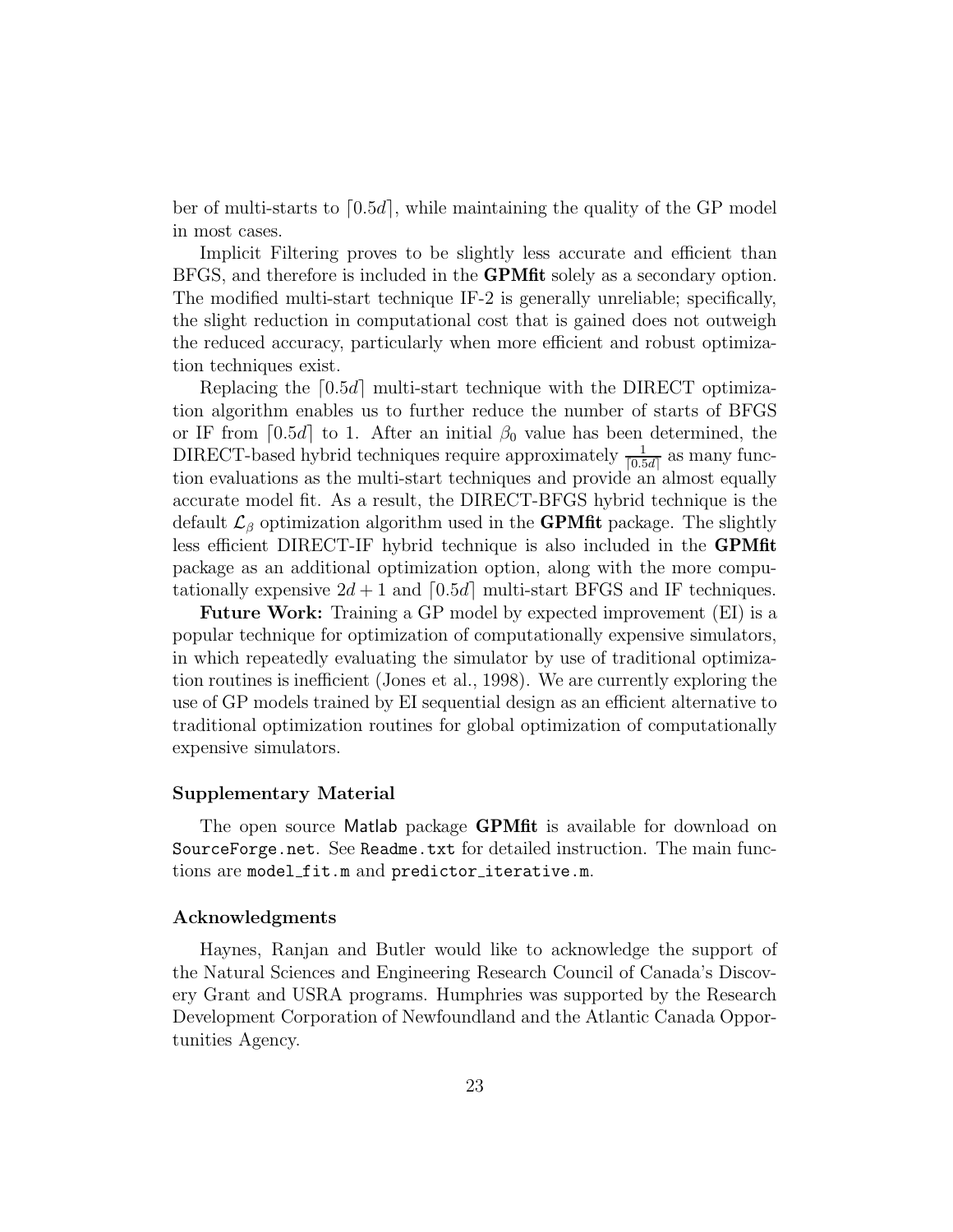## References

- Aziz, K., Settari, A., 1979. Petroleum Reservoir Simulation. Applied Science Publishers, London.
- Bangerth, W., Klie, H., Wheeler, M., Stoffa, P., Sen, M., 2006. On Optimization Algorithms for the Reservoir Oil Well Placement Problem. Computational Geosciences 10, 303–319.
- Booker, A.J., Jr., J.E.D., Frank, P.D., Serafini, D.B., Torczon, V., Trosset, M.W., 1998. A Rigorous Framework for Optimization of Expensive Functions by Surrogates. Structural Optimization 17, 1–13.
- Broyden, C., 1970. The Convergence of a Class of Double-Rank Minimization Algorithms. Journal of Applied Mathematics 6, 76–90.
- Coleman, T., Branch, M.A., Grace, A., 1999. Optimization Toolbox: For Use with Matlab. The Math Works Inc.
- Finkel, D.E., 2003. DIRECT Optimization Algorithm User Guide. Center for Research in Scientific Computation.
- Fletcher, R., 1970. A New Approach to Variable Metric Algorithms. The Computer Journal 13, 317–322.
- Goldfarb, D., 1970. A Family of Variable Metric Updates Derived by Variational Means. Mathematics of Computation 24, 23–26.
- Greenberg, D., 1979. A Numerical Model Investigation of Tidal Phenomena in the Bay of Fundy and Gulf of Maine. Marine Geodesy 2, 161–187.
- Griva, I., Nash, S., Sofer, A., 2009. Linear and Nonlinear Optimization. Society for Industrial and Applied Mathematics. pp. 355–448.
- Humphries, T., Haynes, R., James, L., 2013. Simultaneous and Sequential Approaches to Joint Optimization of Well Placement and Control. Computational Geosciences Submitted.
- Jones, D.R., Schonlau, M., Welch, W., 1998. Efficient Global Optimization of Expensive Black-Box Functions. Journal of Global Optimization 13, 445–492.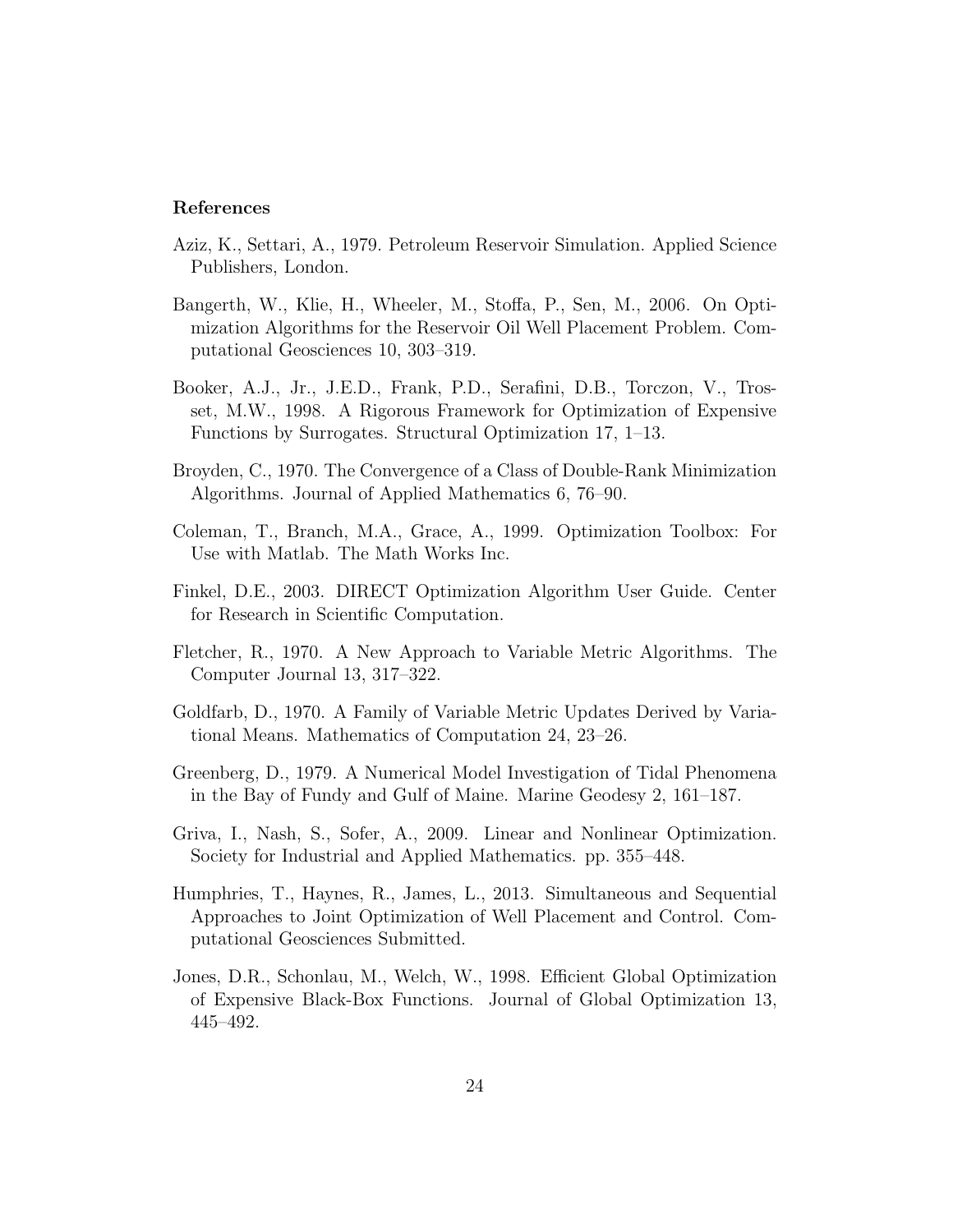- Kalaitzis, A.A., Lawrence, N.D., 2011. A Simple Approach to Ranking Differentially Expressed Gene Expression Time Courses Through Gaussian Process Regression. BMC Bioinformatics 12.
- Kelley, C., 2011. Implicit Filtering. Society for Industrial and Applied Mathematics.
- Lie, K.A., Krogstad, S., Ligaarden, I., Natvig, J., Nilsen, H., Skaflestad, B., 2011. Open-Source MATLAB Implementation of Consistent Discretisations on Complex Grids. Computational Geosciences , 1–26.
- Loeppky, J.L., Sacks, J., Welch, W.J., 2009. Choosing the Sample Size of a Computer Experiment: A Practical Guide. Technometrics 51, 366–376.
- MacDonald, B., Ranjan, P., Chipman, H., 2013. GPfit: An R package for Gaussian Process Model Fitting Using a New Optimization Algorithm. arXiv:1305.0759.
- MacQueen, J.B., 1967. Some Methods for classification and Analysis of Multivariate Observations, in: Proceedings of 5th Berkeley Symposium on Mathematical Statistics and Probability, University of California Press. pp. 281–297.
- McKay, M.D., Beckman, R.J., Conover, W.J., 1979. A Comparison of Three Methods for Selecting Values of Input Variables in the Analysis of Output from a Computer Code. Technometrics 21, 239–245.
- Neal, M.R., 1997. Monte Carlo Implementation of Gaussian Process Models for Bayesian Regression and Classification.
- Nguyen, H.M., Couckuyt, I., Knockaert, L., Dhaene, T., Gorissen, D., Saeys, Y., 2011. An Alternative Approach to Avoid Overfitting for Surrogate Models, in: Winter Simulation Conference, IEEE. pp. 2760–2771.
- O'Hagan, A., Kingman, J.F.C., 1978. Curve Fitting and Optimal Design for Prediction. Journal of the Royal Statistical Society B 40, 1–42.
- Onwunalu, J., Durlofsky, L., 2010. Application of a Particle Swarm Optimization Algorithm for Determining Optimum Well Location and Type. Comput. Geosci. 14, 183–198.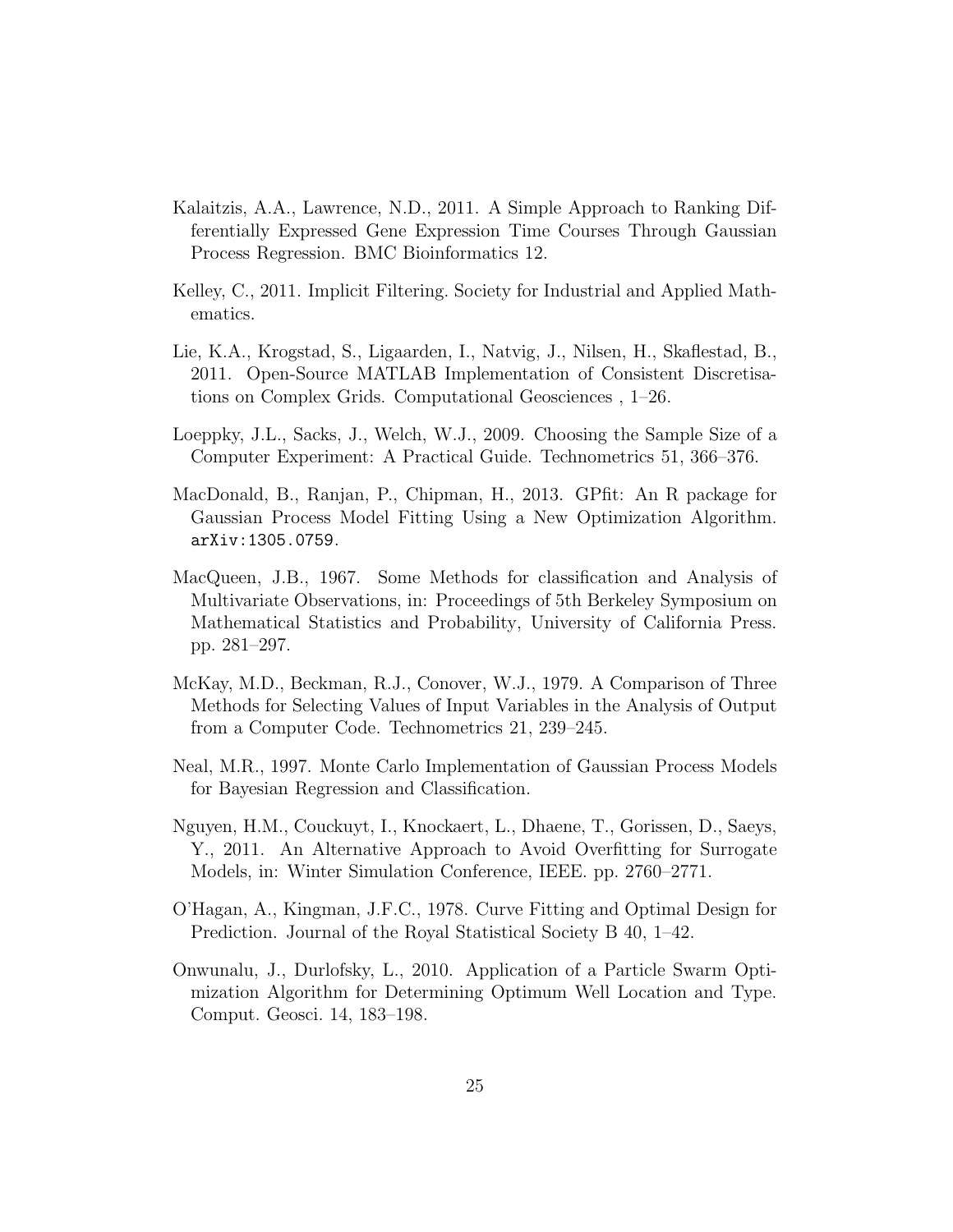- Petelin, D., Filipič, B., Kocijan, J., 2011. Optimization of Gaussian Process Models with Evolutionary Algorithms. Springer Berlin Heidelberg. volume 6593 of Lecture Notes in Computer Science. pp. 420–429.
- Ranjan, P., Haynes, R., Karsten, R., 2011. A Computationally Stable Approach to Gaussian Process Interpolation of Deterministic Computer Simulation Data. Technomectrics 52, 366–378.
- Rasmussen, C.E., Williams, C.K.I., 2006. Gaussian Processes for Machine Learning.
- Sacks, J., Welch, W., Mitchell, T., Wynn, H., 1989. Design and Analysis of Computer Experiments. Statistical Science 4, 409–435.
- Shanno, D., 1970. Conditioning of Quasi-Newton Methods for Function Minimization. Mathematics of Computation 24, 647–656.
- Short, B., Higdon, D.M., Kronberg, P.P., 2007. Estimation of Faraday Rotation Measures of the Near Galactic Sky Using Gaussian Process Models. International Society for Bayesian Analysis 2, 665–680.
- SINTEF Applied Mathematics, 2012. Matlab Reservoir Simulator Toolbox v. 2012a. http://www.sintef.no/Projectweb/MRST/.
- Wahba, G., 1978. Improper Priors, Spline Smoothing and the Problem of Guarding Against Model Errors in Regression. Journal of the Royal Statistical Society B 40, 364–372.
- Yeten, B., Durlofsky, L., Aziz, K., 2003. Optimization of Nonconventional Well Type, Location and Trajectory. SPE Journal 8, 200–210.